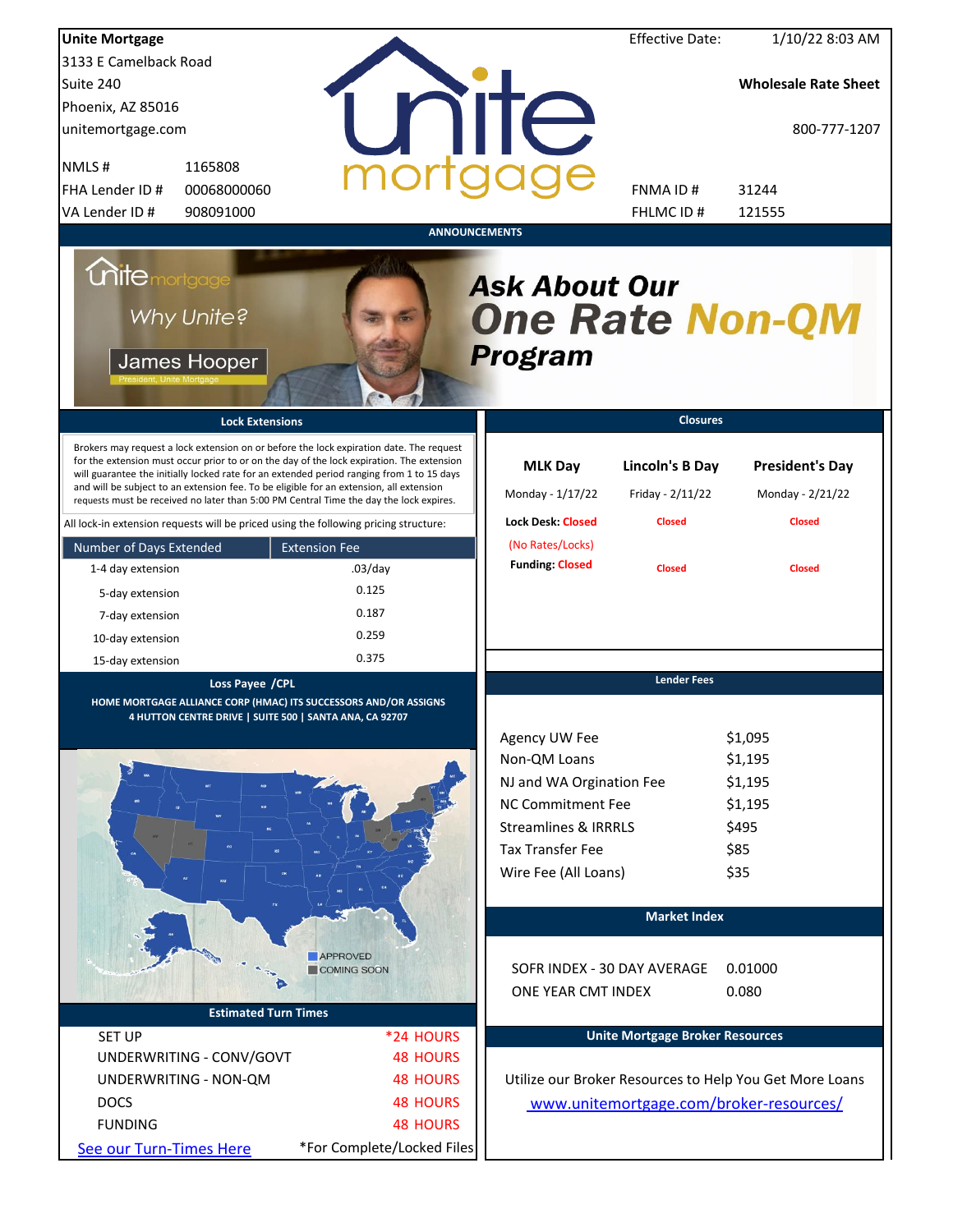

Rates are subject to change without prior notice Not for Public View • For Professional Use Only **Lock Desk**

[locks@unitemtg.com](mailto:locks@unitemtg.com)

File Update: 10-Jan-2022

Effective Date: 10-Jan-2022 **Lock Hours: 9:00 A.M. - 3:00 P.M. PST** Change Effective: 9:00 AM PST Lock Hours: 9:00 A.M. - 3:00 P.M. PST

# **ONE RATE - DSCR/ Bank Statements**

| <b>DSCR</b>                 |                 |  |
|-----------------------------|-----------------|--|
| <b>25 DAY PRICING</b>       |                 |  |
| <b>RATE</b>                 | <b>30YR FIX</b> |  |
| 4.375                       | 100.0000        |  |
|                             |                 |  |
|                             |                 |  |
| <b>24 MO BANK STATEMENT</b> |                 |  |
| <b>25 DAY PRICING</b>       |                 |  |
| <b>RATE</b>                 | <b>30YR FIX</b> |  |
| 4.125                       | 100.0000        |  |

| <b>HIGHLIGHTS</b>  |                               |                               |  |
|--------------------|-------------------------------|-------------------------------|--|
| <b>Credit</b>      | $700+$                        | $720+$                        |  |
| <b>Product</b>     | 30 yr fixed Full Amortization | 30 yr fixed Full Amortization |  |
| <b>Loan Amount</b> | 300,001-1.0MM                 | 300,001-1.0MM                 |  |
| <b>DSCR</b>        | $+1.100$                      | Not Applicable                |  |
|                    | Purchase 70%                  | Purchase 80%                  |  |
| <b>Purpose</b>     | Rate-Term 70%                 | Rate-Term 80%                 |  |
|                    | Cash-Out 65%                  | Cash-Out 75%                  |  |
| <b>Occupancy</b>   | Non Owner Occupied            | <b>Owner Occupied</b>         |  |
| <b>ACH</b>         | Required                      | Required                      |  |
| <b>PPP</b>         | 5 Years                       | None                          |  |
| <b>Reserves</b>    | 12 Month PITIA                | 12 Month PITIA                |  |
| <b>Escrows</b>     | Required                      | Required                      |  |
| <b>Property</b>    | Single Unit only              | Single Unit Only              |  |

**No Hits for LLPAs !!!**

## **DSCR PRIME PLUS**

|                   | <b>30 DAY PRICING</b>   |                                                | <b>PRICING ADJUSTMENTS</b> |                                 |                      |              |          |          |          |          |          |
|-------------------|-------------------------|------------------------------------------------|----------------------------|---------------------------------|----------------------|--------------|----------|----------|----------|----------|----------|
| <b>RATE</b>       | <b>5/6 ARM</b>          | <b>30YR FIX</b>                                |                            | LTV                             |                      |              |          |          |          |          |          |
| 6.250             | 105.2500                | 105.0000                                       |                            | <b>Documentation</b>            | <b>Credit Score</b>  | $00.01 - 50$ | 50.01-55 | 55.01-60 | 60.01-65 | 65.01-70 | 70.01-75 |
| 6.125             | 105.0000                | 104.7500                                       |                            |                                 | $\geq 780$           | (0.250)      | (0.375)  | (0.500)  | (0.625)  | (0.875)  | (1.125)  |
| 6.000             | 104.7500                | 104.5000                                       |                            |                                 | 760 - 779            | (0.375)      | (0.375)  | (0.625)  | (0.875)  | (1.000)  | (1.375)  |
| 5.875             | 104.5000                | 104.2500                                       |                            |                                 | 740 - 759            | (0.375)      | (0.500)  | (0.750)  | (1.000)  | (1.250)  | (1.625)  |
| 5.750             | 104.2500                | 104.0000                                       |                            | <b>DSCR</b>                     | 720 - 739            | (0.500)      | (0.625)  | (0.875)  | (1.125)  | (1.500)  | (2.000)  |
| 5.625             | 104.0000                | 103.7500                                       |                            |                                 | $700 - 719$          | (0.625)      | (0.750)  | (1.000)  | (1.375)  | (1.875)  | #N/A     |
| 5.500             | 103.7500                | 103.5000                                       |                            |                                 | $680 - 699$          | (0.875)      | (1.000)  | (1.250)  | (1.750)  | $\#N/A$  | $\#N/A$  |
| 5.375             | 103.5000                | 103.2500                                       |                            |                                 | $660 - 679$          | (1.375)      | (1.500)  | (1.625)  | (2.250)  | #N/A     | $\#N/A$  |
| 5.250             | 103.2500                | 103.0000                                       |                            |                                 | 5/6 40yr ARM SOFR    | (0.250)      | (0.250)  | (0.250)  | (0.250)  | (0.250)  | (0.250)  |
| 5.125             | 103.0000                | 102.7500                                       |                            | Product                         | 40yr Fixed           | (0.250)      | (0.250)  | (0.250)  | (0.250)  | (0.250)  | (0.250)  |
| 5.000             | 102.7500                | 102.5000                                       |                            |                                 | Interest-Only        | (0.250)      | (0.250)  | (0.375)  | (0.500)  | (0.625)  | (0.750)  |
| 4.875             | 102.5000                | 102.2500                                       |                            |                                 | 150,000-200k         | (0.500)      | (0.500)  | (0.500)  | (0.500)  | (0.500)  | (0.750)  |
| 4.750             | 102.1250                | 101.8750                                       |                            |                                 | 200,001-300k         | 0.000        | 0.000    | 0.000    | 0.000    | (0.250)  | (0.250)  |
| 4.625             | 101.7500                | 101.5000                                       |                            |                                 | 300,001-1.0m         | 0.000        | 0.000    | 0.000    | 0.000    | 0.000    | 0.000    |
| 4.500             | 101.3750                | 101.1250                                       |                            | <b>Loan Amount</b>              | 1,000,001-1.5m       | (0.250)      | (0.250)  | (0.250)  | (0.250)  | (0.250)  | (0.250)  |
| 4.375             | 101.0000                | 100.7500                                       |                            |                                 | 1,500,001-2.0m       | (0.500)      | (0.500)  | (0.500)  | $\#N/A$  | #N/A     | #N/A     |
| 4.250             | 100.5000                | 100.2500                                       |                            |                                 | 2,000,001-2.5m       | (0.750)      | (0.750)  | (0.750)  | #N/A     | #N/A     | #N/A     |
| 4.125             | 100.0000                | 99.7500                                        |                            |                                 | 2,500,001-3.0m       | (0.750)      | (0.750)  | (0.750)  | #N/A     | #N/A     | #N/A     |
|                   |                         |                                                |                            |                                 | $DSCR \geq 1.5$      | 0.250        | 0.250    | 0.250    | 0.250    | 0.250    | 0.250    |
|                   |                         | <b>MAX PRICING</b> (Lower of Price or Premium) |                            | <b>DSCR</b>                     | DSCR 1.25-1.49       | 0.250        | 0.250    | 0.250    | 0.250    | 0.250    | 0.250    |
| No Prepay - Hard  |                         | 100.5000                                       |                            |                                 | DSCR 1.10-1.24       | 0.000        | 0.000    | 0.000    | 0.000    | 0.000    | 0.000    |
| 1yr Prepay - Hard |                         | 100.7500                                       |                            | <b>Purpose</b>                  | Cash-Out             | (0.250)      | (0.375)  | (0.375)  | (0.375)  | #N/A     | $\#N/A$  |
| 2yr Prepay - Hard |                         | 101.0000                                       |                            |                                 | Condo-Warrantable    | (0.250)      | (0.250)  | (0.250)  | (0.250)  | (0.500)  | (0.500)  |
| 3yr Prepay - Hard |                         | 101.2500                                       |                            | <b>Property Type</b>            | Condo-NonWarrantable | (0.500)      | (0.500)  | (0.500)  | (0.500)  | #N/A     | $\#N/A$  |
| 4yr Prepay - Hard |                         | 101.5000                                       |                            |                                 | 2-4 Unit             | (0.250)      | (0.250)  | (0.250)  | (0.250)  | #N/A     | $\#N/A$  |
| 5yr Prepay - Hard |                         | 101.7500                                       |                            | <b>Credit / Housing History</b> | 1x30x12              | (0.750)      | (0.750)  | (0.750)  | (0.750)  | (0.750)  | (0.750)  |
|                   |                         |                                                |                            | <b>Other Miscellaneous</b>      | <b>ACH</b>           | 0.125        | 0.125    | 0.125    | 0.125    | 0.125    | 0.125    |
|                   | <b>ARM MARGIN</b>       |                                                |                            |                                 | No Escrows (No HPML) | (0.150)      | (0.150)  | (0.150)  | (0.150)  | (0.150)  | (0.150)  |
|                   | 5.000                   | <b>SOFR</b>                                    |                            |                                 | No Prepay            | (1.500)      | (1.500)  | (1.500)  | (1.500)  | (1.500)  | (1.500)  |
|                   |                         |                                                |                            |                                 | 1yr Prepay           | (1.000)      | (1.000)  | (1.000)  | (1.000)  | (1.000)  | (1.000)  |
|                   |                         |                                                |                            | <b>Prepay Penalty</b>           | 2yr Prepay           | (0.500)      | (0.500)  | (0.500)  | (0.500)  | (0.500)  | (0.500)  |
|                   | <b>LOCK FEES</b>        |                                                |                            |                                 | <b>3yr Prepay</b>    | 0.000        | 0.000    | 0.000    | 0.000    | 0.000    | 0.000    |
|                   | Relock Fee:             | .250                                           |                            |                                 | 4yr Prepay           | 0.375        | 0.375    | 0.375    | 0.375    | 0.375    | 0.375    |
|                   | Extension Fee Per Diem: | .030                                           |                            |                                 | <b>5yr Prepay</b>    | 0.750        | 0.750    | 0.750    | 0.750    | 0.750    | 0.750    |
|                   | <b>Extension Max:</b>   | 15 Days                                        |                            |                                 | 25 Day               | 0.000        | 0.000    | 0.000    | 0.000    | 0.000    | 0.000    |
|                   |                         |                                                |                            | <b>Lock Term</b>                | 40 Day               | (0.150)      | (0.150)  | (0.150)  | (0.150)  | (0.150)  | (0.150)  |

55 Day

# **RATE 5/6 ARM 30YR FIX 30 DAY PRICING**

| <b>MAX PRICING</b> (Lower of Price or Premium) |          |  |  |  |
|------------------------------------------------|----------|--|--|--|
| No Prepay - Hard<br>100.5000                   |          |  |  |  |
| 1yr Prepay - Hard                              | 100.7500 |  |  |  |
| 2yr Prepay - Hard                              | 101.0000 |  |  |  |
| 3yr Prepay - Hard                              | 101.2500 |  |  |  |
| 4yr Prepay - Hard                              | 101.5000 |  |  |  |
| 5yr Prepay - Hard                              | 101.7500 |  |  |  |

| <b>ARM MARGIN</b> |             |  |  |  |  |
|-------------------|-------------|--|--|--|--|
| 5.000             | <b>SOFR</b> |  |  |  |  |
|                   |             |  |  |  |  |
|                   |             |  |  |  |  |

| <b>LOCK FEES</b>    |  |  |  |
|---------------------|--|--|--|
| Relock Fee:<br>.250 |  |  |  |
| .030                |  |  |  |
| 15 Days             |  |  |  |
|                     |  |  |  |

 $(0.150)$   $(0.150)$ 

#N/A #N/A #N/A #N/A #N/A #N/A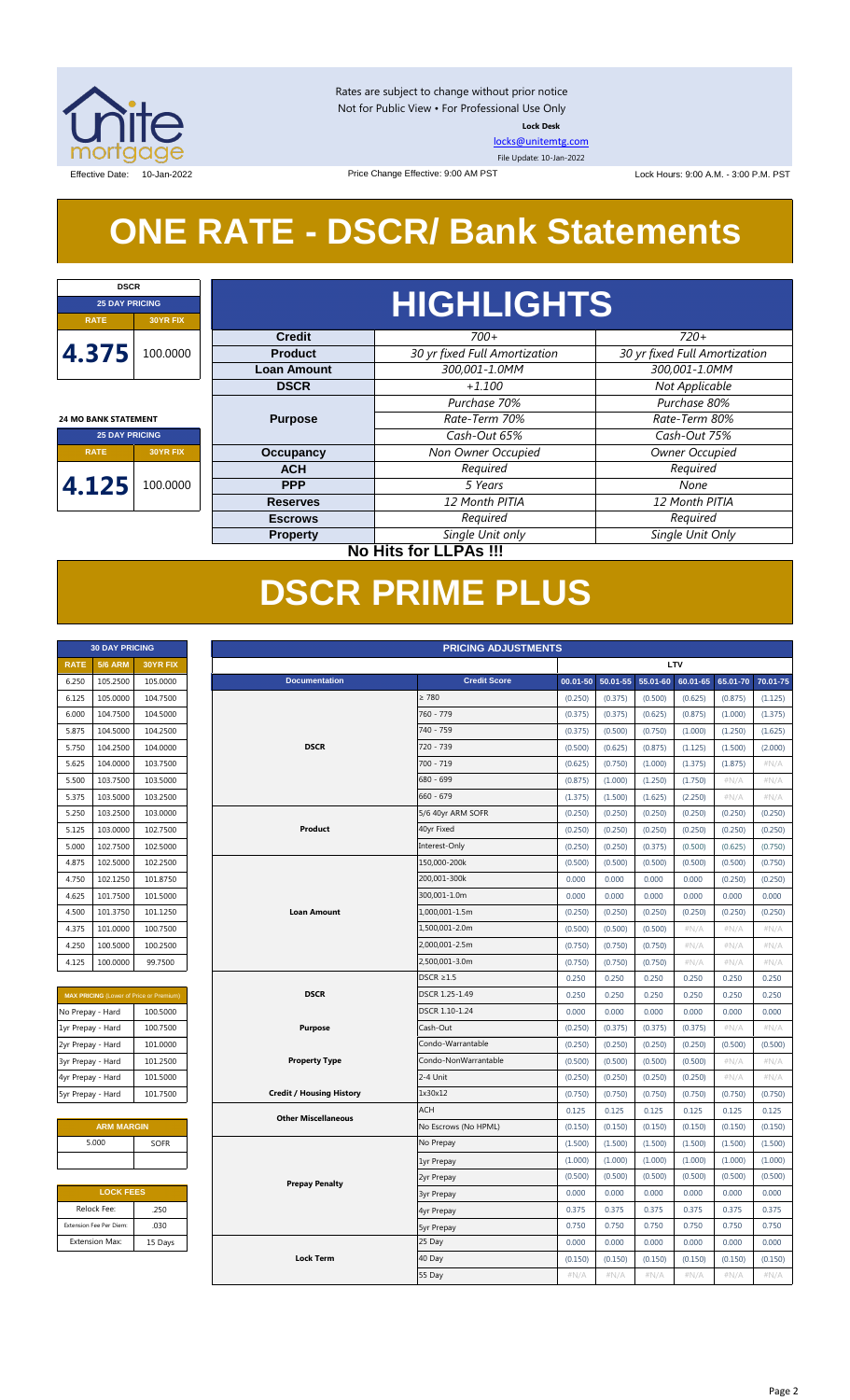

Rates are subject to change without prior notice Not for Public View • For Professional Use Only **Lock Desk**

[locks@unitemtg.com](mailto:locks@unitemtg.com) File Update: 10-Jan-2022

Effective Date: 10-Jan-2022 **Price Change Effective: 9:00 AM PST** Lock Hours: 9:00 A.M. - 3:00 P.M. PST

|  | <b>DSCR PRIME &amp; FOREIGN NATIONAL</b> |  |
|--|------------------------------------------|--|
|  |                                          |  |

| <b>30 DAY PRICING</b> |                |                 |  |  |
|-----------------------|----------------|-----------------|--|--|
| <b>RATE</b>           | <b>5/6 ARM</b> | <b>30YR FIX</b> |  |  |
| 6.500                 | 105.0000       | 104.7500        |  |  |
| 6.375                 | 104.7500       | 104.5000        |  |  |
| 6.250                 | 104.5000       | 104.2500        |  |  |
| 6.125                 | 104.2500       | 104.0000        |  |  |
| 6.000                 | 104.0000       | 103.7500        |  |  |
| 5.875                 | 103.7500       | 103.5000        |  |  |
| 5.750                 | 103.5000       | 103.2500        |  |  |
| 5.625                 | 103.2500       | 103.0000        |  |  |
| 5.500                 | 103.0000       | 102.7500        |  |  |
| 5.375                 | 102.7500       | 102.5000        |  |  |
| 5.250                 | 102.5000       | 102.2500        |  |  |
| 5.125                 | 102.2500       | 102.0000        |  |  |
| 5.000                 | 102.0000       | 101.7500        |  |  |
| 4.875                 | 101.7500       | 101.5000        |  |  |
| 4.750                 | 101.3750       | 101.1250        |  |  |
| 4.625                 | 101.0000       | 100.7500        |  |  |
| 4.500                 | 100.5000       | 100.2500        |  |  |
| 4.375                 | 100.0000       | 99.7500         |  |  |
| 4.250                 | 99.3750        | 99.1250         |  |  |

| <b>MAX PRICING (Lower of Price or Premium)</b> |          |  |  |
|------------------------------------------------|----------|--|--|
| No Prepay - Hard                               | 100.7500 |  |  |
| 1yr Prepay - Hard                              | 101.0000 |  |  |
| 2yr Prepay - Hard                              | 101.2500 |  |  |
| 3yr Prepay - Hard                              | 101.5000 |  |  |
| 4yr Prepay - Hard                              | 101.7500 |  |  |
| 5yr Prepay - Hard                              | 102.0000 |  |  |

| <b>ARM MARGIN</b> |      |  |  |
|-------------------|------|--|--|
| 5.000             | SOFR |  |  |

| <b>LOCK FEES</b>        |         |  |  |
|-------------------------|---------|--|--|
| Relock Fee:             | .250    |  |  |
| Extension Fee Per Diem: | .030    |  |  |
| <b>Extension Max:</b>   | 15 Days |  |  |

|                   | <b>30 DAY PRICING</b>   |                                         | <b>PRICING ADJUSTMENTS</b>      |                           |         |                            |         |          |          |          |          |  |  |
|-------------------|-------------------------|-----------------------------------------|---------------------------------|---------------------------|---------|----------------------------|---------|----------|----------|----------|----------|--|--|
| <b>RATE</b>       | <b>5/6 ARM</b>          | 30YR FIX                                |                                 |                           |         |                            |         | LTV      |          |          |          |  |  |
| 6.500             | 105.0000                | 104.7500                                | <b>Documentation</b>            | <b>Credit Score</b>       |         | 00.01-50 50.01-55 55.01-60 |         | 60.01-65 | 65.01-70 | 70.01-75 | 75.01-80 |  |  |
| 6.375             | 104.7500                | 104.5000                                |                                 | $\geq 780$                | (0.250) | (0.375)                    | (0.500) | (0.625)  | (0.875)  | (1.125)  | (1.750)  |  |  |
| 6.250             | 104.5000                | 104.2500                                |                                 | 760 - 779                 | (0.375) | (0.375)                    | (0.625) | (0.875)  | (1.000)  | (1.375)  | (2.000)  |  |  |
| 6.125             | 104.2500                | 104.0000                                |                                 | 740 - 759                 | (0.375) | (0.500)                    | (0.750) | (1.000)  | (1.250)  | (1.625)  | (2.250)  |  |  |
| 6.000             | 104.0000                | 103.7500                                |                                 | 720 - 739                 | (0.500) | (0.625)                    | (0.875) | (1.125)  | (1.500)  | (2.000)  | (2.750)  |  |  |
| 5.875             | 103.7500                | 103.5000                                | <b>DSCR</b>                     | 700 - 719                 | (0.625) | (0.750)                    | (1.000) | (1.375)  | (1.875)  | (2.500)  | (3.500)  |  |  |
| 5.750             | 103.5000                | 103.2500                                |                                 | 680 - 699                 | (0.875) | (1.000)                    | (1.250) | (1.750)  | (2.250)  | (3.000)  | (3.875)  |  |  |
| 5.625             | 103.2500                | 103.0000                                |                                 | $660 - 679$               | (1.375) | (1.500)                    | (1.625) | (2.250)  | (3.125)  | (3.750)  | (4.500)  |  |  |
| 5.500             | 103.0000                | 102.7500                                |                                 | $640 - 659$               | (1.875) | (2.000)                    | (2.125) | (2.750)  | (3.625)  | (4.750)  | #N/A     |  |  |
| 5.375             | 102.7500                | 102.5000                                |                                 | $620 - 639$               | (2.375) | (2.500)                    | (2.625) | (3.250)  | (4.125)  | $\#N/A$  | # $N/A$  |  |  |
| 5.250             | 102.5000                | 102.2500                                |                                 | 5/6 30yr ARM SOFR         | 0.000   | 0.000                      | 0.000   | 0.000    | 0.000    | 0.000    | 0.000    |  |  |
| 5.125             | 102.2500                | 102.0000                                |                                 | 7/6 30yr ARM SOFR         | (0.250) | (0.250)                    | (0.250) | (0.250)  | (0.250)  | (0.250)  | (0.250)  |  |  |
| 5.000             | 102.0000                | 101.7500                                |                                 | 5/6 40yr ARM SOFR         | (0.250) | (0.250)                    | (0.250) | (0.250)  | (0.250)  | (0.250)  | (0.250)  |  |  |
| 4.875             | 101.7500                | 101.5000                                | Product                         | 7/6 40yr ARM SOFR         | (0.500) | (0.500)                    | (0.500) | (0.500)  | (0.500)  | (0.500)  | (0.500)  |  |  |
| 4.750             | 101.3750                | 101.1250                                |                                 | 40yr Fixed                | (0.250) | (0.250)                    | (0.250) | (0.250)  | (0.250)  | (0.250)  | (0.250)  |  |  |
| 4.625             | 101.0000                | 100.7500                                |                                 | Interest-Only             | (0.250) | (0.250)                    | (0.375) | (0.500)  | (0.625)  | (0.750)  | (1.000)  |  |  |
| 4.500             | 100.5000                | 100.2500                                |                                 | 150,000-200k              | (0.500) | (0.500)                    | (0.500) | (0.500)  | (0.500)  | (0.750)  | (0.750)  |  |  |
| 4.375             | 100.0000                | 99.7500                                 |                                 | 200,001-300k              | 0.000   | 0.000                      | 0.000   | 0.000    | (0.250)  | (0.250)  | (0.500)  |  |  |
| 4.250             | 99.3750                 | 99.1250                                 |                                 | 300,001-1.0m              | 0.000   | 0.000                      | 0.000   | 0.000    | 0.000    | 0.000    | 0.000    |  |  |
|                   |                         |                                         | <b>Loan Amount</b>              | 1,000,001-1.5m            | (0.250) | (0.250)                    | (0.250) | (0.250)  | (0.250)  | (0.250)  | (0.500)  |  |  |
|                   |                         | MAX PRICING (Lower of Price or Premium) |                                 | 1,500,001-2.0m            | (0.500) | (0.500)                    | (0.500) | (0.500)  | #N/A     | $\#N/A$  | #N/A     |  |  |
| No Prepay - Hard  |                         | 100.7500                                |                                 | 2,000,001-2.5m            | (0.750) | (0.750)                    | (0.750) | (0.750)  | #N/A     | $\#N/A$  | #N/A     |  |  |
| 1yr Prepay - Hard |                         | 101.0000                                |                                 | 2,500,001-3.0m            | (0.750) | (0.750)                    | (0.750) | (0.750)  | $\#N/A$  | $\#N/A$  | $\#N/A$  |  |  |
| 2yr Prepay - Hard |                         | 101.2500                                |                                 | $DSCR \geq 1.5$           | 0.250   | 0.250                      | 0.250   | 0.250    | 0.250    | 0.250    | 0.250    |  |  |
| 3yr Prepay - Hard |                         | 101.5000                                |                                 | DSCR 1.25-1.49            | 0.250   | 0.250                      | 0.250   | 0.250    | 0.250    | 0.250    | 0.250    |  |  |
| 4yr Prepay - Hard |                         | 101.7500                                | <b>DSCR</b>                     | DSCR 1.10-1.24            | 0.000   | 0.000                      | 0.000   | 0.000    | 0.000    | 0.000    | 0.000    |  |  |
| 5yr Prepay - Hard |                         | 102.0000                                |                                 | DSCR 1.00-1.09            | (0.250) | (0.250)                    | (0.375) | (0.375)  | (0.500)  | (0.500)  | (0.750)  |  |  |
|                   |                         |                                         |                                 | DSCR 0.75-0.99            | (1.500) | (1.500)                    | (1.625) | (1.625)  | (1.750)  | (1.750)  | $\#N/A$  |  |  |
|                   | <b>ARM MARGIN</b>       |                                         | <b>Purpose</b>                  | Cash-Out                  | (0.250) | (0.375)                    | (0.375) | (0.375)  | (0.500)  | (0.625)  | $\#N/A$  |  |  |
|                   | 5.000                   | <b>SOFR</b>                             |                                 | Condo-Warrantable         | (0.250) | (0.250)                    | (0.250) | (0.250)  | (0.500)  | (0.500)  | (0.500)  |  |  |
|                   |                         |                                         | <b>Property Type</b>            | Condo-NonWarrantable      | (0.500) | (0.500)                    | (0.500) | (0.500)  | (0.750)  | $\#N/A$  | $\#N/A$  |  |  |
|                   | <b>LOCK FEES</b>        |                                         |                                 | 2-4Unit                   | (0.250) | (0.250)                    | (0.250) | (0.250)  | (0.500)  | (0.500)  | (0.500)  |  |  |
|                   | Relock Fee:             | .250                                    |                                 | Modular                   | (1.000) | (1.000)                    | (1.000) | (1.000)  | (1.000)  | (1.000)  | (1.000)  |  |  |
|                   | Extension Fee Per Diem: | .030                                    | Citizenship                     | Foreign Nat'l (DSCR Only) | (1.750) | (1.750)                    | (1.750) | (1.750)  | #N/A     | $\#N/A$  | $\#N/A$  |  |  |
|                   | <b>Extension Max:</b>   | 15 Days                                 |                                 | 1x30x12                   | (0.750) | (0.750)                    | (0.750) | (0.750)  | (0.750)  | (0.750)  | (0.750)  |  |  |
|                   |                         |                                         |                                 | Multiple30x12             | (2.250) | (2.250)                    | (2.250) | (2.250)  | (2.250)  | (2.250)  | # $N/A$  |  |  |
|                   |                         |                                         | <b>Credit / Housing History</b> | FC/SS/DIL/BK7 36-47mo     | (1.000) | (1.000)                    | (1.000) | (1.000)  | (1.000)  | (1.000)  | (1.000)  |  |  |
|                   |                         |                                         |                                 | FC/SS/DIL/BK7 24-35mo     | (1.750) | (1.750)                    | (1.750) | (1.750)  | (1.750)  | (1.750)  | $\#N/A$  |  |  |
|                   |                         |                                         |                                 | BK7 12-23mo               | (2.500) | (2.500)                    | (2.500) | (2.500)  | (2.500)  | (2.500)  | $\#N/A$  |  |  |
|                   |                         |                                         |                                 | BK13 DC                   | (1.000) | (1.000)                    | (1.000) | (1.000)  | (1.000)  | (1.000)  | (1.000)  |  |  |
|                   |                         |                                         | <b>Other Miscellaneous</b>      | ACH                       | 0.125   | 0.125                      | 0.125   | 0.125    | 0.125    | 0.125    | 0.125    |  |  |
|                   |                         |                                         |                                 | Escrows                   | 0.000   | 0.000                      | 0.000   | 0.000    | 0.000    | 0.000    | 0.000    |  |  |
|                   |                         |                                         |                                 | No Prepay                 | (1.500) | (1.500)                    | (1.500) | (1.500)  | (1.500)  | (1.500)  | (1.500)  |  |  |
|                   |                         |                                         |                                 | 1yr Prepay                | (1.000) | (1.000)                    | (1.000) | (1.000)  | (1.000)  | (1.000)  | (1.000)  |  |  |
|                   |                         |                                         | <b>Prepay Penalty</b>           | 2yr Prepay                | (0.500) | (0.500)                    | (0.500) | (0.500)  | (0.500)  | (0.500)  | (0.500)  |  |  |
|                   |                         |                                         |                                 | <b>3yr Prepay</b>         | 0.000   | 0.000                      | 0.000   | 0.000    | 0.000    | 0.000    | 0.000    |  |  |
|                   |                         |                                         |                                 | 4yr Prepay                | 0.375   | 0.375                      | 0.375   | 0.375    | 0.375    | 0.375    | 0.375    |  |  |
|                   |                         |                                         |                                 | <b>5yr Prepay</b>         | 0.750   | 0.750                      | 0.750   | 0.750    | 0.750    | 0.750    | 0.750    |  |  |
|                   |                         |                                         |                                 | 25 Day                    | 0.000   | 0.000                      | 0.000   | 0.000    | 0.000    | 0.000    | 0.000    |  |  |
|                   |                         |                                         | <b>Lock Term</b>                | 40 Day                    | (0.150) | (0.150)                    | (0.150) | (0.150)  | (0.150)  | (0.150)  | (0.150)  |  |  |
|                   |                         |                                         |                                 | 55 Day                    | (0.300) | (0.300)                    | (0.300) | (0.300)  | (0.300)  | (0.300)  | (0.300)  |  |  |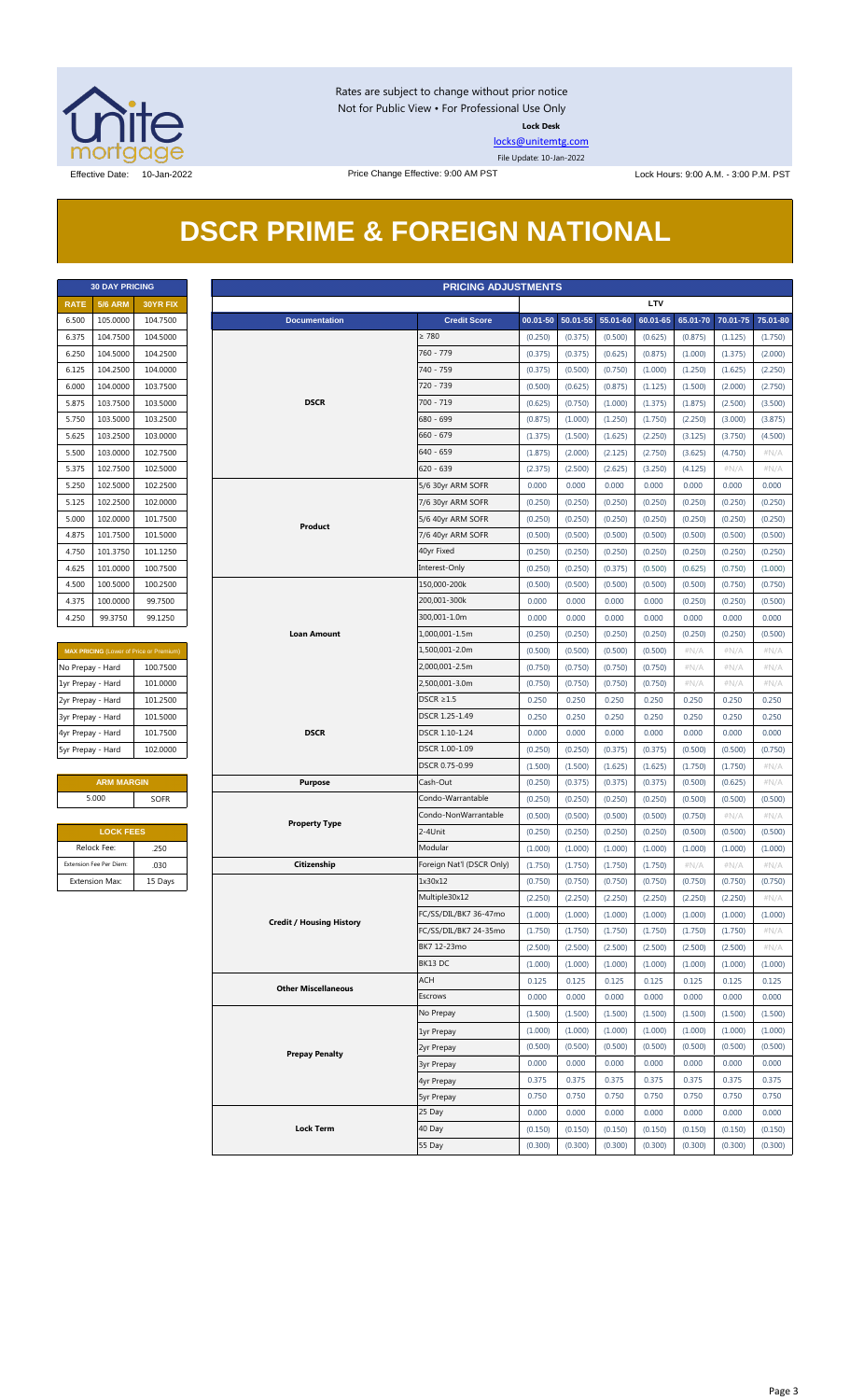

Rates are subject to change without prior notice Not for Public View • For Professional Use Only **Lock Desk** locks@unitemtg.com File Update: 10-Jan-2022 Effective Date: 10-Jan-2022 Price Change Effective: 9:00 AM PST Lock Hours: 9:00 A.M. - 3:00 P.M. PST

# **Alt Doc PRIME PLUS**

|             | <b>PRIMARY &amp; SECONDARY HOME</b> |                 |
|-------------|-------------------------------------|-----------------|
| <b>RATE</b> | <b>5/6 ARM</b>                      | <b>30YR FIX</b> |
| 6.000       | 105,500                             | 105.250         |
| 5.875       | 105.250                             | 105.000         |
| 5.750       | 105.000                             | 104.750         |
| 5.625       | 104.750                             | 104.500         |
| 5.500       | 104.500                             | 104.250         |
| 5.375       | 104.250                             | 104.000         |
| 5.250       | 104.000                             | 103.750         |
| 5.125       | 103.750                             | 103.500         |
| 5.000       | 103.500                             | 103.250         |
| 4.875       | 103.250                             | 103,000         |
| 4.750       | 103,000                             | 102.750         |
| 4.625       | 102.750                             | 102.500         |
| 4.500       | 102.375                             | 102.125         |
| 4.375       | 102,000                             | 101.750         |
| 4.250       | 101.625                             | 101.375         |
| 4.125       | 101.125                             | 100.875         |
| 4.000       | 100.625                             | 100.375         |
| 3.875       | 100,000                             | 99.750          |
|             |                                     |                 |

| <b>LOCK FEES</b>                               |         |
|------------------------------------------------|---------|
| Relock Fee:                                    | .250    |
| <b>Extension Fee Per Diem</b>                  | .030    |
| <b>Extension Max:</b>                          | 15 Days |
|                                                |         |
| <b>MAX PRICING (Lower of Price or Premium)</b> |         |
| 101.0000                                       |         |

|                | PRIMARY & SECONDARY HOME                       |          | <b>PRICING ADJUSTMENTS</b>    |                                 |                    |                    |                    |                    |                           |                 |              |  |  |
|----------------|------------------------------------------------|----------|-------------------------------|---------------------------------|--------------------|--------------------|--------------------|--------------------|---------------------------|-----------------|--------------|--|--|
| RATE           | <b>5/6 ARM</b>                                 | 30YR FIX |                               |                                 |                    |                    |                    | LTV                |                           |                 |              |  |  |
| 6.000          | 105.500                                        | 105.250  | <b>Documentation</b>          | <b>Credit Score</b>             | $00.01 - 50$       | 50.01-55           | 55.01-60           | 60.01-65           | 65.01-70                  | 70.01-75        | 75.01-80     |  |  |
| 5.875          | 105.250                                        | 105.000  | <b>Full Doc</b>               | 780                             | 0.000              | 0.000              | 0.000              | (0.250)            | (0.375)                   | (0.375)         | (0.500)      |  |  |
| 5.750          | 105,000                                        | 104.750  |                               | 760 - 779                       | 0.000              | 0.000              | 0.000              | (0.250)            | (0.375)                   | (0.500)         | (0.625)      |  |  |
| 5.625          | 104.750                                        | 104.500  |                               | 740 - 759                       | 0.000              | 0.000              | 0.000              | (0.250)            | (0.375)                   | (0.625)         | (0.750)      |  |  |
| 5.500          | 104.500                                        | 104.250  |                               | 720 - 739                       | (0.125)            | (0.125)            | (0.125)            | (0.250)            | (0.500)                   | (0.750)         | (1.000)      |  |  |
| 5.375          | 104.250                                        | 104.000  |                               | 700 - 719                       | (0.250)            | (0.250)            | (0.375)            | (0.500)            | (0.625)                   | (0.875)         | #N/A         |  |  |
| 5.250          | 104.000                                        | 103.750  |                               | 680 - 699                       | (0.250)            | (0.250)            | (0.500)            | (0.625)            | (0.750)                   | #N/A            | #N/A         |  |  |
| 5.125          | 103.750                                        | 103.500  |                               | 660 - 679                       | (0.250)            | (0.375)            | (0.500)            | (1.000)            | (1.375)                   | #N/A            | #N/A         |  |  |
| 5.000          | 103.500                                        | 103.250  |                               | 640 - 659                       | #N/A               | $\#N/A$            | #N/A               | #N/A               | #N/A                      | #N/A            | $\#N/A$      |  |  |
| 4.875          | 103.250                                        | 103.000  |                               | 620 - 639                       | #N/A               | #N/A               | #N/A               | #N/A               | #N/A                      | #N/A            | #N/A         |  |  |
| 4.750          | 103.000                                        | 102.750  | <b>Bank</b>                   | $\geq 780$                      | (0.125)            | (0.250)            | (0.250)            | (0.375)            | (0.500)                   | (0.625)         | (0.875)      |  |  |
| 4.625          | 102.750                                        | 102.500  | <b>Statement</b>              | 760 - 779                       | (0.250)            | (0.250)            | (0.250)            | (0.500)            | (0.625)                   | (0.750)         | (1.125)      |  |  |
| 4.500          | 102.375                                        | 102.125  |                               | 740 - 759                       | (0.250)            | (0.250)            | (0.250)            | (0.625)            | (0.750)                   | (1.000)         | (1.375)      |  |  |
| 4.375          | 102.000                                        | 101.750  |                               | 720 - 739                       | (0.250)            | (0.375)            | (0.375)            | (0.750)            | (0.875)                   | (1.125)         | (1.625)      |  |  |
| 4.250          | 101.625                                        | 101.375  |                               | 700 - 719                       | (0.375)            | (0.375)            | (0.625)            | (0.875)            | (1.125)                   | (1.500)         | #N/A         |  |  |
| 4.125          | 101.125                                        | 100.875  |                               | 680 - 699                       | (0.375)            | (0.500)            | (0.750)            | (1.000)            | (1.375)                   | #N/A            | #N/A         |  |  |
| 4.000          | 100.625                                        | 100.375  |                               | 660 - 679                       | (0.500)            | (0.750)            | (1.000)            | (1.500)            | (2.250)                   | #N/A            | #N/A         |  |  |
| 3.875          | 100.000                                        | 99.750   |                               | 640 - 659                       | $\#N/A$            | $\#N/A$            | #N/A               | #N/A               | #N/A                      | #N/A            | #N/A         |  |  |
|                |                                                |          |                               | $520 - 639$                     | #N/A               | #N/A               | $\#N/A$            | $\#N/A$            | #N/A                      | #N/A            | #N/A         |  |  |
|                | <b>ARM MARGIN</b>                              |          |                               | 12 Mth Bank Statements          | (0.125)            | (0.125)            | (0.125)            | (0.250)            | (0.375)                   | (0.375)         | (0.375)      |  |  |
|                | 5.000                                          | SOFR     | Asset                         | $\geq 780$                      | (0.125)            | (0.250)            | (0.250)            | (0.625)            | (0.875)                   | (1.125)         | (1.500)      |  |  |
|                |                                                |          | <b>Depletion</b>              | 760 - 779                       | (0.125)            | (0.250)            | (0.375)            | (0.750)            | (1.000)                   | (1.375)         | (1.875)      |  |  |
|                |                                                |          |                               | 740 - 759                       | (0.250)            | (0.250)            | (0.500)            | (0.875)            | (1.125)                   | (1.625)         | (2.250)      |  |  |
|                | <b>LOCK FEES</b>                               |          |                               | 720 - 739                       | (0.375)            | (0.500)            | (0.625)            | (1.000)            | (1.500)                   | (2.000)         | (2.750)      |  |  |
|                | Relock Fee:                                    | .250     |                               | 700 - 719                       | (0.500)            | (0.625)            | (1.000)            | (1.375)            | (1.875)                   | (2.500)         | $\#N/\beta$  |  |  |
|                | xtension Fee Per Diem                          | .030     |                               | 680 - 699                       | (0.625)            | (0.750)            | (1.250)            | (1.750)            | (2.250)                   | #N/A            | #N/A         |  |  |
| Extension Max: |                                                | 15 Days  |                               | 660 - 679                       | (0.750)            | (1.000)            | (1.500)            | (2.250)            | (3.125)                   | #N/A            | $\#N/A$      |  |  |
|                |                                                |          |                               | 640 - 659                       | $\#N/A$            | $\#N/A$            | $\#N/\beta$        | $\#N/A$            | $\#N/A$                   | #N/A            | $\#N/A$      |  |  |
|                | <b>MAX PRICING (Lower of Price or Premium)</b> |          |                               | 620 - 639                       | $\#N/A$            | #N/A               | #N/A               | $\#N/A$            | $\#\mathsf{N}/\mathsf{A}$ | #N/A            | $\#N/A$      |  |  |
|                | 101.0000                                       |          | Product                       | 5/6 30yr ARM SOFR               | 0.000              | 0.000              | 0.000              | 0.000              | 0.000                     | 0.000           | 0.000        |  |  |
|                |                                                |          |                               | 5/6 40yr ARM SOFR               | (0.250)            | (0.250)            | (0.250)            | (0.250)            | (0.250)                   | (0.250)         | (0.250)      |  |  |
|                |                                                |          |                               | 30yr Fixed                      | 0.000              | 0.000              | 0.000              | 0.000              | 0.000                     | 0.000           | 0.000        |  |  |
|                |                                                |          |                               | 40yr Fixed                      | (0.250)            | (0.250)            | (0.250)            | (0.250)            | (0.250)                   | (0.250)         | (0.250)      |  |  |
|                |                                                |          |                               | Interest-Only                   | (0.250)            | (0.250)            | (0.375)            | (0.500)            | (0.625)                   | (0.750)         | #N/A         |  |  |
|                |                                                |          | Loan                          | 150,000-200k                    | (0.500)            | (0.500)            | (0.500)            | (0.500)            | (0.500)                   | (0.750)         | (0.750)      |  |  |
|                |                                                |          | Amount                        | 200,001-300k                    | 0.000              | 0.000              | 0.000              | 0.000              | (0.250)                   | (0.250)         | (0.250)      |  |  |
|                |                                                |          |                               | 300,001-1,000,000               | 0.000              | 0.000              | 0.000              | 0.000              | 0.000                     | 0.000           | 0.000        |  |  |
|                |                                                |          |                               | 1,000,001-1.5m                  | (0.250)            | (0.250)            | (0.250)            | (0.250)            | (0.250)                   | (0.250)         | (0.250)      |  |  |
|                |                                                |          |                               | 1,500,001-2.0m<br>,000,001-2.5m | (0.500)<br>(0.750) | (0.500)<br>(0.750) | (0.500)<br>(0.750) | (0.500)<br>(0.750) | (0.500)<br>(0.750)        | #N/A<br># $N/A$ | #N/A<br>#N/A |  |  |
|                |                                                |          |                               | 2,500,001-3.0m                  | (0.750)            | (0.750)            | (0.750)            | (0.750)            | (0.750)                   | #N/A            | $\#N/A$      |  |  |
|                |                                                |          | <b>DTI</b>                    | 43.01-50                        | 0.000              | 0.000              | 0.000              | 0.000              | 0.000                     | 0.000           | 0.000        |  |  |
|                |                                                |          |                               | 50.01-55                        | 0.000              | 0.000              | 0.000              | 0.000              | 0.000                     | (0.125)         | #N/A         |  |  |
|                |                                                |          | Cash Out                      |                                 | (0.250)            | (0.375)            | (0.375)            | (0.375)            | (0.500)                   | (0.625)         | #N/A         |  |  |
|                |                                                |          | <b>Second Home</b>            |                                 | (0.500)            | (0.500)            | (0.500)            | (0.500)            | (0.500)                   | (0.500)         | (0.500)      |  |  |
|                |                                                |          | <b>Property Type</b>          | Condo-Warrantable               | (0.250)            | (0.250)            | (0.250)            | (0.250)            | (0.500)                   | (0.500)         | #N//         |  |  |
|                |                                                |          |                               | Condo-NonWarrantable            | (0.500)            | (0.500)            | (0.500)            | (0.500)            | $\#N/A$                   | #N/A            | #N/A         |  |  |
|                |                                                |          |                               | 2-Unit                          | (0.250)            | (0.250)            | (0.250)            | (0.250)            | (0.500)                   | #N/A            | #N/A         |  |  |
|                |                                                |          | <b>Credit/Housing History</b> | 1x30x12                         | (0.750)            | (0.750)            | (0.750)            | (0.750)            | (0.750)                   | (0.750)         | (0.750)      |  |  |
|                |                                                |          |                               | Multiple30x12                   | (2.250)            | (2.250)            | (2.250)            | (2.250)            | (2.250)                   | (2.250)         | (2.250)      |  |  |
|                |                                                |          | <b>Misccellaneous</b>         | ACH                             | 0.125              | 0.125              | 0.125              | 0.125              | 0.125                     | 0.125           | 0.125        |  |  |
|                |                                                |          |                               | No Escrows (No HPML)            | (0.150)            | (0.150)            | (0.150)            | (0.150)            | (0.150)                   | (0.150)         | (0.150)      |  |  |
|                |                                                |          | Lock Term                     | 45 Day                          | (0.150)            | (0.150)            | (0.150)            | (0.150)            | (0.150)                   | (0.150)         | (0.150)      |  |  |
|                |                                                |          | <b>State</b>                  | non CA                          | 0.250              | 0.250              | 0.250              | 0.250              | 0.250                     | 0.250           | 0.250        |  |  |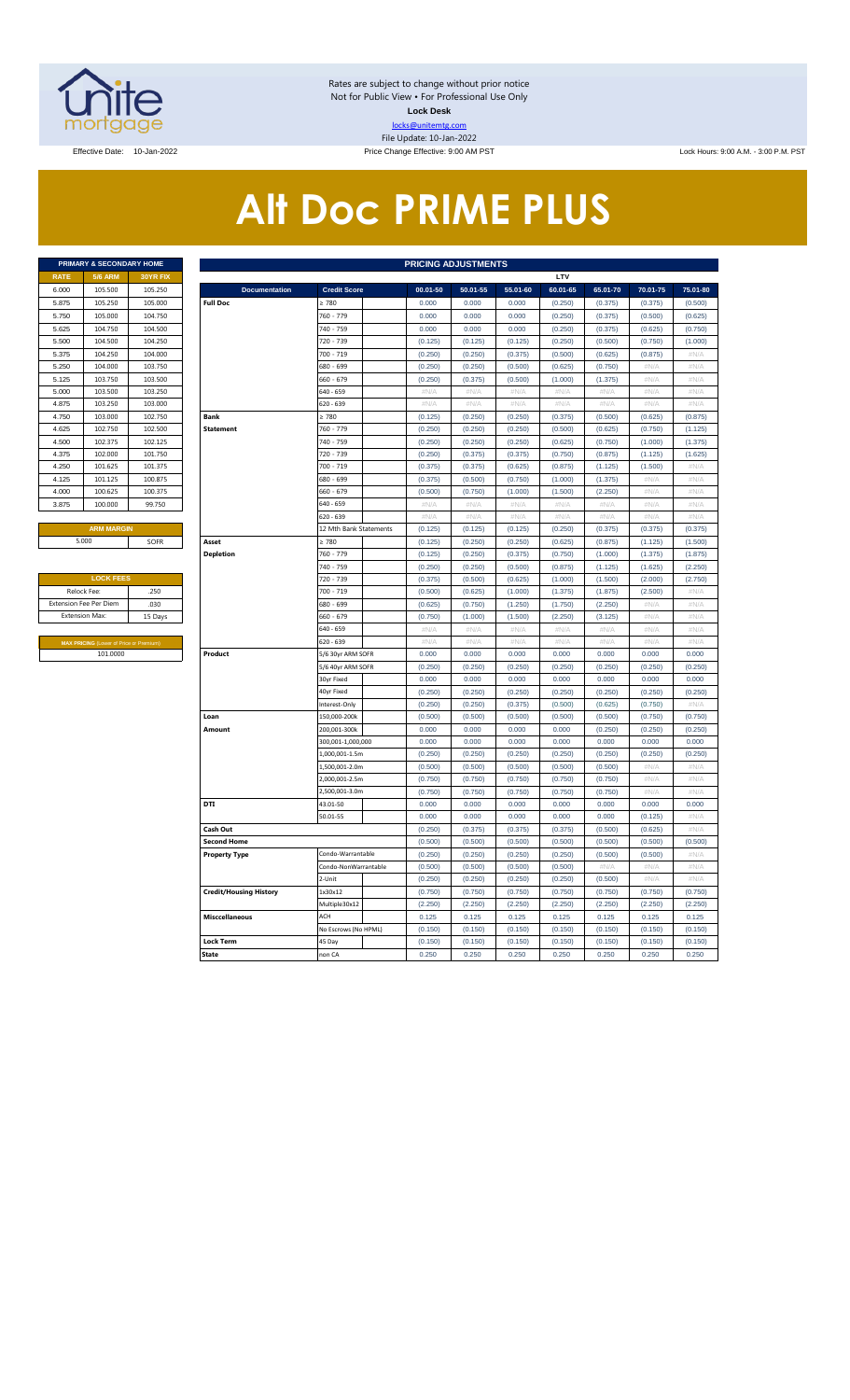

Rates are subject to change without prior notice Not for Public View • For Professional Use Only **Lock Desk** locks@unitemtg.com File Update: 10-Jan-2022

Effective Date: 10-Jan-2022 **Price Change Effective: 9:00 AM PST** Lock Hours: 9:00 A.M. - 3:00 P.M. PST

# **Alt Doc PRIME**

| <b>PRIMARY &amp; SECONDARY HOME</b> |                |                 |  |  |  |  |  |  |  |  |  |  |
|-------------------------------------|----------------|-----------------|--|--|--|--|--|--|--|--|--|--|
| <b>RATE</b>                         | <b>5/6 ARM</b> | <b>30YR FIX</b> |  |  |  |  |  |  |  |  |  |  |
| 6.125                               | 105.000        | 104.750         |  |  |  |  |  |  |  |  |  |  |
| 6.000                               | 104.750        | 104.500         |  |  |  |  |  |  |  |  |  |  |
| 5.875                               | 104.500        | 104.250         |  |  |  |  |  |  |  |  |  |  |
| 5.750                               | 104.250        | 104.000         |  |  |  |  |  |  |  |  |  |  |
| 5.625                               | 104.000        | 103.750         |  |  |  |  |  |  |  |  |  |  |
| 5.500                               | 103.750        | 103.500         |  |  |  |  |  |  |  |  |  |  |
| 5.375                               | 103.500        | 103.250         |  |  |  |  |  |  |  |  |  |  |
| 5.250                               | 103.250        | 103.000         |  |  |  |  |  |  |  |  |  |  |
| 5.125                               | 103.000        | 102.750         |  |  |  |  |  |  |  |  |  |  |
| 5.000                               | 102.750        | 102.500         |  |  |  |  |  |  |  |  |  |  |
| 4.875                               | 102.500        | 102.250         |  |  |  |  |  |  |  |  |  |  |
| 4.750                               | 102.250        | 102.000         |  |  |  |  |  |  |  |  |  |  |
| 4.625                               | 102.000        | 101.750         |  |  |  |  |  |  |  |  |  |  |
| 4.500                               | 101.625        | 101.375         |  |  |  |  |  |  |  |  |  |  |
| 4.375                               | 101.250        | 101.000         |  |  |  |  |  |  |  |  |  |  |
| 4.250                               | 100.875        | 100.625         |  |  |  |  |  |  |  |  |  |  |
| 4.125                               | 100.375        | 100.125         |  |  |  |  |  |  |  |  |  |  |
| 4.000                               | 99.875         | 99.625          |  |  |  |  |  |  |  |  |  |  |

#### **ARM MARGIN**

| <b>LOCK FEES</b>              |         |
|-------------------------------|---------|
| Relock Fee:                   | .250    |
| <b>Extension Fee Per Diem</b> | .030    |
| <b>Extension Max:</b>         | 15 Days |
|                               |         |

**MAX PRICING** (Lower of Price or Premium) 101.0000

|                       | PRIMARY & SECONDARY HOME                |                    | <b>PRICING ADJUSTMENTS</b>    |                            |                    |                    |                    |                    |                    |                    |                    |                    |                    |  |
|-----------------------|-----------------------------------------|--------------------|-------------------------------|----------------------------|--------------------|--------------------|--------------------|--------------------|--------------------|--------------------|--------------------|--------------------|--------------------|--|
| RATE                  | <b>5/6 ARM</b>                          | 30YR FIX           |                               |                            |                    |                    |                    | LTV                |                    |                    |                    |                    |                    |  |
| 6.125                 | 105.000                                 | 104.750            | <b>Documentation</b>          | <b>Credit Score</b>        | 00.01-50           | 50.01-55           | 55.01-60           | 60.01-65           | 65.01-70           | 70.01-75           | 75.01-80           | 80.01-85           | 85.01-90           |  |
| 6.000                 | 104.750                                 | 104.500            | <b>Full Doc</b>               | 2780                       | 0.000              | 0.000              | 0.000              | (0.250)            | (0.375)            | (0.375)            | (0.500)            | (0.750)            | (1.125)            |  |
| 5.875                 | 104.500                                 | 104.250            |                               | 760 - 779                  | 0.000              | 0.000              | 0.000              | (0.250)            | (0.375)            | (0.500)            | (0.625)            | (0.875)            | (1.375)            |  |
| 5.750                 | 104.250                                 | 104.000            |                               | 740 - 759                  | 0.000              | 0.000              | 0.000              | (0.250)            | (0.375)            | (0.625)            | (0.750)            | (1.125)            | (1.625)            |  |
| 5.625                 | 104.000                                 | 103.750            |                               | 720 - 739                  | (0.125)            | (0.125)            | (0.125)            | (0.250)            | (0.500)            | (0.750)            | (1.000)            | (1.250)            | (1.875)            |  |
| 5.500                 | 103.750                                 | 103.500            |                               | 700 - 719                  | (0.250)            | (0.250)            | (0.375)            | (0.500)            | (0.625)            | (0.875)            | (1.250)            | (1.625)            | (2.250)            |  |
| 5.375                 | 103.500                                 | 103.250            |                               | 680 - 699                  | (0.250)            | (0.250)            | (0.500)            | (0.625)            | (0.750)            | (1.000)            | (1.375)            | (2.000)            | #N/A               |  |
| 5.250                 | 103.250                                 | 103.000            |                               | $660 - 679$<br>$640 - 659$ | (0.250)            | (0.375)            | (0.500)            | (1.000)            | (1.375)            | (1.625)            | (2.000)            | (2.750)            | #N/A               |  |
| 5.125                 | 103.000                                 | 102.750            |                               | $620 - 639$                | (0.375)            | (0.375)            | (0.500)            | (1.250)            | (1.500)            | (1.750)            | (2.250)            | #N/A<br>#N/A       | #N/A               |  |
| 5.000                 | 102.750                                 | 102.500            | <b>Bank</b>                   |                            | (0.500)            | (0.500)            | (0.500)            | (1.500)            | (1.750)            | (2.000)            | (2.500)            |                    | #N/A               |  |
| 4.875                 | 102.500                                 | 102.250            |                               | 2780                       | (0.125)            | (0.250)            | (0.250)            | (0.375)            | (0.500)            | (0.625)            | (0.875)            | (1.250)            | (2.000)            |  |
| 4.750                 | 102.250                                 | 102.000<br>101.750 | <b>Statement</b>              | 760 - 779                  | (0.250)            | (0.250)            | (0.250)            | (0.500)            | (0.625)            | (0.750)            | (1.125)            | (1.625)            | (2.375)            |  |
| 4.625<br>4.500        | 102.000                                 |                    |                               | 740 - 759<br>720 - 739     | (0.250)            | (0.250)            | (0.250)            | (0.625)            | (0.750)            | (1.000)            | (1.375)            | (1.875)<br>(2.250) | (2.875)            |  |
| 4.375                 | 101.625<br>101.250                      | 101.375<br>101.000 |                               | 700 - 719                  | (0.250)<br>(0.375) | (0.375)<br>(0.375) | (0.375)<br>(0.625) | (0.750)<br>(0.875) | (0.875)<br>(1.125) | (1.125)<br>(1.500) | (1.625)<br>(2.000) | (2.750)            | (3.375)<br>(4.000) |  |
| 4.250                 | 100.875                                 | 100.625            |                               | 680 - 699                  | (0.375)            | (0.500)            | (0.750)            | (1.000)            | (1.375)            | (1.750)            | (2.500)            | (3.500)            | #N/A               |  |
| 4.125                 | 100.375                                 | 100.125            |                               | 660 - 679                  | (0.500)            | (0.750)            | (1.000)            | (1.500)            | (2.250)            | (2.750)            | (3.500)            | (4.250)            | #N/A               |  |
| 4.000                 | 99.875                                  | 99.625             |                               | 640 - 659                  | (0.750)            | (1.000)            | (1.250)            | (1.750)            | (2.500)            | (3.125)            | (4.000)            | #N/A               | #N/A               |  |
|                       |                                         |                    |                               | $620 - 639$                | (1.250)            | (1.500)            | (1.750)            | (2.250)            | (3.000)            | (3.625)            | #N/A               | #N/A               | #N/A               |  |
|                       |                                         |                    |                               | 3 Mth Bank Statements      | (0.750)            | (0.750)            | (0.750)            | (0.875)            | (1.000)            | (1.000)            | (1.000)            | #N/A               | #N/A               |  |
|                       | <b>ARM MARGIN</b>                       |                    |                               | 12 Mth Bank Statements     | (0.125)            | (0.125)            | (0.125)            | (0.250)            | (0.375)            | (0.375)            | (0.375)            | (0.500)            | (0.500)            |  |
|                       | 5.000                                   | SOFR               | Asset                         | 2780                       | (0.125)            | (0.250)            | (0.250)            | (0.625)            | (0.875)            | (1.125)            | (1.500)            | #N/A               | #N/A               |  |
|                       |                                         |                    | <b>Depletion</b>              | 760 - 779                  | (0.125)            | (0.250)            | (0.375)            | (0.750)            | (1.000)            | (1.375)            | (1.875)            | #N/A               | #N/A               |  |
|                       |                                         |                    |                               | 740 - 759                  | (0.250)            | (0.250)            | (0.500)            | (0.875)            | (1.125)            | (1.625)            | (2.250)            | #N/A               | #N/A               |  |
|                       | <b>LOCK FEES</b>                        |                    |                               | 720 - 739                  | (0.375)            | (0.500)            | (0.625)            | (1.000)            | (1.500)            | (2.000)            | (2.750)            | #N/A               | #N/A               |  |
| Relock Fee:           |                                         | .250               |                               | 700 - 719                  | (0.500)            | (0.625)            | (1.000)            | (1.375)            | (1.875)            | (2.500)            | (3.500)            | #N/A               | #N/A               |  |
|                       | xtension Fee Per Diem                   | .030               |                               | 680 - 699                  | (0.625)            | (0.750)            | (1.250)            | (1.750)            | (2.250)            | (3.000)            | (4.125)            | #N/A               | #N/A               |  |
| <b>Extension Max:</b> |                                         | 15 Days            |                               | $660 - 679$                | (0.750)            | (1.000)            | (1.500)            | (2.250)            | (3.125)            | (4.375)            | (4.875)            | #N/A               | #N/A               |  |
|                       |                                         |                    |                               | 640 - 659                  | (1.250)            | (1.500)            | (2.000)            | (2.750)            | (3.625)            | (4.875)            | #N/A               | #N/A               | #N/A               |  |
|                       |                                         |                    |                               | $620 - 639$                | (1.750)            | (2.000)            | (2.500)            | (3.250)            | (4.125)            | #N/A               | #N/A               | #N/A               | #N/A               |  |
|                       | MAX PRICING (Lower of Price or Premium) |                    | <b>P&amp;L</b>                | 2780                       | (0.625)            | (0.750)            | (0.750)            | (1.125)            | (1.375)            | (1.625)            | (2.125)            | #N/A               | #N/A               |  |
|                       | 101.0000                                |                    |                               | 760 - 779                  | (0.625)            | (0.750)            | (0.875)            | (1.250)            | (1.500)            | (1.875)            | (2.500)            | #N/A               | #N/A               |  |
|                       |                                         |                    |                               | 740 - 759                  | (0.750)            | (0.750)            | (1.000)            | (1.375)            | (1.625)            | (2.125)            | (2.875)            | #N/A               | #N/A               |  |
|                       |                                         |                    |                               | 720 - 739                  | (0.875)            | (1.000)            | (1.125)            | (1.500)            | (2.000)            | (2.500)            | (3.375)            | #N/A               | #N/A               |  |
|                       |                                         |                    |                               | 700 - 719                  | (1.000)            | (1.125)            | (1.500)            | (1.875)            | (2.375)            | (3.000)            | (4.125)            | #N/A               | #N/A               |  |
|                       |                                         |                    |                               | 680 - 699                  | (1.125)            | (1.250)            | (1.750)            | (2.250)            | (2.750)            | (3.500)            | #N/A               | #N/A               | #N/A               |  |
|                       |                                         |                    |                               | $660 - 679$                | (1.250)            | (1.500)            | (2.000)            | (2.750)            | (3.625)            | (4.875)            | #N/A               | #N/A               | #N/A               |  |
|                       |                                         |                    |                               | $640 - 659$                | (1.750)            | (2.000)            | (2.500)            | (3.250)            | (4.125)            | #N/A               | #N/A               | #N/A               | #N/A               |  |
|                       |                                         |                    |                               | $620 - 639$                | (2.250)            | (2.500)            | (3.000)            | (3.750)            | (4.625)            | #N/A               | #N/A               | #N/A               | #N/A               |  |
|                       |                                         |                    | Product                       | 5/6 30yr ARM SOFR          | 0.000              | 0.000              | 0.000              | 0.000              | 0.000              | 0.000              | 0.000              | 0.000              | 0.000              |  |
|                       |                                         |                    |                               | 5/6 40yr ARM SOFR          | (0.250)            | (0.250)            | (0.250)            | (0.250)            | (0.250)            | (0.250)            | (0.250)            | (0.250)            | (0.250)            |  |
|                       |                                         |                    |                               | 7/6 30yr ARM SOFR          | (0.250)            | (0.250)            | (0.250)            | (0.250)            | (0.250)            | (0.250)            | (0.250)            | (0.250)            | (0.250)            |  |
|                       |                                         |                    |                               | 7/6 40yr ARM SOFR          | (0.500)            | (0.500)            | (0.500)            | (0.500)            | (0.500)            | (0.500)            | (0.500)            | (0.500)            | (0.500)            |  |
|                       |                                         |                    |                               | 30yr Fixed                 | 0.000              | 0.000              | 0.000              | 0.000              | 0.000              | 0.000              | 0.000              | 0.000              | 0.000              |  |
|                       |                                         |                    |                               | 40yr Fixed                 | (0.250)            | (0.250)            | (0.250)            | (0.250)            | (0.250)            | (0.250)            | (0.250)            | (0.250)            | (0.250)            |  |
|                       |                                         |                    |                               | Interest-Only              | (0.250)            | (0.250)            | (0.375)            | (0.500)            | (0.625)            | (0.750)            | (1.000)            | (1.500)            | #N/A               |  |
|                       |                                         |                    | Loan                          | 150.000-200k               | (0.500)            | (0.500)            | (0.500)            | (0.500)            | (0.500)            | (0.750)            | (0.750)            | (1.000)            | (1.000)            |  |
|                       |                                         |                    | Amount                        | 200,001-300k               | 0.000              | 0.000              | 0.000              | 0.000              | (0.250)            | (0.250)            | (0.250)            | (0.500)            | (0.500)            |  |
|                       |                                         |                    |                               | 300,001-400,000            | 0.000              | 0.000              | 0.000              | 0.000              | 0.000              | 0.000              | 0.000              | (0.500)            | (0.500)            |  |
|                       |                                         |                    |                               | 400,001-1.0m               | 0.000              | 0.000              | 0.000              | 0.000              | 0.000              | 0.000              | 0.000              | 0.000              | 0.000              |  |
|                       |                                         |                    |                               | $.000.001 - 1.5m$          | (0.250)            | (0.250)            | (0.250)            | (0.250)            | (0.250)            | (0.250)            | (0.250)            | (0.250)            | #N/A               |  |
|                       |                                         |                    |                               | .500.001-2.0m              | (0.500)            | (0.500)            | (0.500)            | (0.500)            | (0.500)            | (0.500)            | (0.500)            | #N/A               | #N/A               |  |
|                       |                                         |                    |                               | 2,000,001-2.5m             | (0.750)            | (0.750)            | (0.750)            | (0.750)            | (0.750)            | (0.750)            | (0.750)            | #N/A               | #N/A               |  |
|                       |                                         |                    |                               | 2.500.001-3.0m             | (0.750)            | (0.750)            | (0.750)            | (0.750)            | (0.750)            | (0.750)            | (0.750)            | #N/A               | #N/A               |  |
|                       |                                         |                    |                               | 000.001-3.5m               | (0.750)            | (0.750)            | (0.750)            | (0.750)            | (0.750)            | (0.750)            | #N/A               | #N/A               | #N/A               |  |
|                       |                                         |                    |                               | 500,001-4.0m               | (0.750)            | (0.750)            | (0.750)            | (0.750)            | (0.750)            | (0.750)            | #N/A               | $\#N/A$            | #N/A               |  |
|                       |                                         |                    | DTI                           | 43.01-50                   | 0.000              | 0.000              | 0.000              | 0.000              | 0.000              | (0.125)            | (0.125)            | (0.125)            | (0.125)            |  |
|                       |                                         |                    |                               | 50.01-55                   | 0.000              | 0.000              | 0.000              | 0.000              | 0.000              | (0.375)            | (0.375)            | #N/A               | #N/A               |  |
|                       |                                         |                    | Cash Out                      |                            | (0.250)            | (0.375)            | (0.375)            | (0.375)            | (0.500)            | (0.625)            | (1.000)            | #N/A               | #N/A               |  |
|                       |                                         |                    | <b>Second Home</b>            |                            | (0.500)            | (0.500)            | (0.500)            | (0.500)            | (0.500)            | (0.500)            | (0.500)            | #N/A               | #N/A               |  |
|                       |                                         |                    | <b>Property Type</b>          | Condo-Warrantable          | (0.250)            | (0.250)            | (0.250)            | (0.250)            | (0.500)            | (0.500)            | (0.500)            | (0.500)            | #N/A               |  |
|                       |                                         |                    |                               | Condo-NonWarrantable       | (0.500)            | (0.500)            | (0.500)            | (0.500)            | (0.750)            | (0.750)            | #N/A               | #N/A               | #N/A               |  |
|                       |                                         |                    |                               | 2-Unit                     | (0.250)            | (0.250)            | (0.250)            | (0.250)            | (0.500)            | (0.500)            | (0.500)            | (0.500)            | #N/A               |  |
|                       |                                         |                    |                               | Modular                    | (1.000)            | (1.000)            | (1.000)            | (1.000)            | (1.000)            | (1.000)            | (1.000)            | #N/A               | #N/A               |  |
|                       |                                         |                    |                               | Rural                      | (1.000)            | (1.000)            | (1.000)            | (1.000)            | (1.000)            | (1.000)            | #N/A               | #N/A               | #N/A               |  |
|                       |                                         |                    | <b>Credit/Housing History</b> | 1x30x12                    | (0.750)            | (0.750)            | (0.750)            | (0.750)            | (0.750)            | (0.750)            | (0.750)            | (0.750)            | (0.750)            |  |
|                       |                                         |                    |                               | Multiple30x12              | (2.250)            | (2.250)            | (2.250)            | (2.250)            | (2.250)            | (2.250)            | (2.250)            | (2.250)            | #N/A               |  |
|                       |                                         |                    |                               | FC/SS/DIL/BK7 36-47mo      | (1.000)            | (1.000)            | (1.000)            | (1.000)            | (1.000)            | (1.000)            | (1.000)            | (1.000)            | (1.000)            |  |
|                       |                                         |                    |                               | FC/SS/DIL/BK7 24-35mo      | (1.750)            | (1.750)            | (1.750)            | (1.750)            | (1.750)            | (1.750)            | (1.750)            | (1.750)            | #N/A               |  |
|                       |                                         |                    |                               | BK7 12-23mo                | (2.500)            | (2.500)            | (2.500)            | (2.500)            | (2.500)            | (2.500)            | (2.500)            | (2.500)            | #N/A               |  |
|                       |                                         |                    |                               | BK13 DC                    | (1.000)            | (1.000)            | (1.000)            | (1.000)            | (1.000)            | (1.000)            | (1.000)            | (1.000)            | (1.000)            |  |
|                       |                                         |                    | <b>Misccellaneous</b>         | ACH                        | 0.125              | 0.125              | 0.125              | 0.125              | 0.125              | 0.125              | 0.125              | 0.125              | 0.125              |  |
|                       |                                         |                    |                               | No Escrows (No HPML)       | (0.150)            | (0.150)            | (0.150)            | (0.150)            | (0.150)            | (0.150)            | (0.150)            | (0.150)            | (0.150)            |  |
|                       |                                         |                    | <b>Lock Term</b>              | 45 Day                     | (0.150)            | (0.150)            | (0.150)            | (0.150)            | (0.150)            | (0.150)            | (0.150)            | (0.150)            | (0.150)            |  |
|                       |                                         |                    | State                         | on CA                      | 0.250              | 0.250              | 0.250              | 0.250              | 0.250              | 0.250              | 0.250              | 0.250              | 0.250              |  |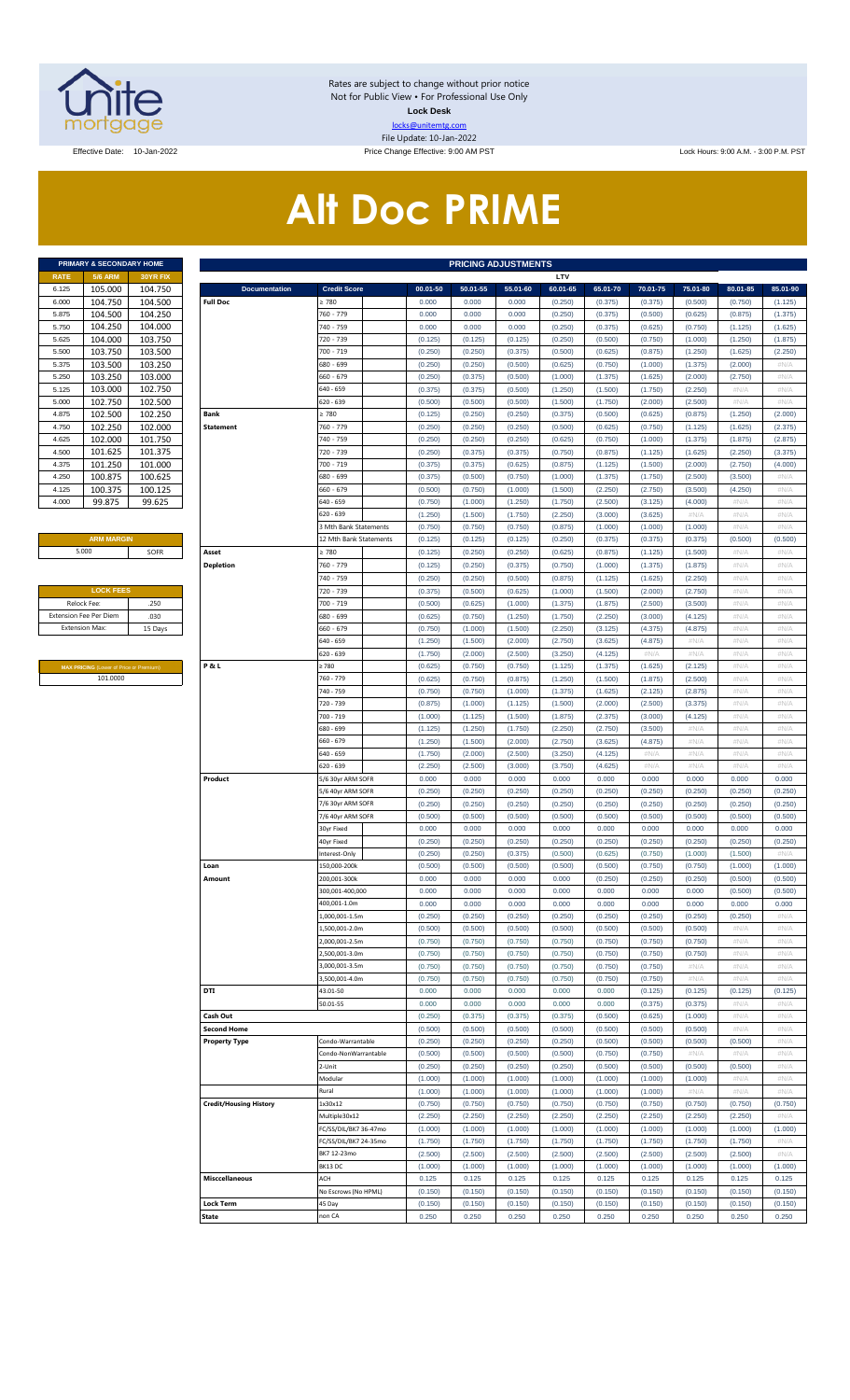

Price Change Effective: 8:03 AM PST Effective Date: Lock Hours: 9:00 A.M. - 3:00 P.M. PST **10-Jan-22**

#### [V](https://unitemortgage.com/)isit: https://unitemortgage.com

The pricing engine is the Formal price given, please access it through:

**Quick Pricer:** [https://un](https://unitemortgage.com/broker-resources/price-my-loan/)itemortgage.com/broker-resources/price-my-loan/

### **CALL US TODAY: 800-777-1207**

#### **CONVENTIONAL PRODUCTS AND PRICING**

|             | <b>CONFORMING LOANS</b> |                             |         |       |                             |               |               |       |                             |               |               |       |               |                             |               |
|-------------|-------------------------|-----------------------------|---------|-------|-----------------------------|---------------|---------------|-------|-----------------------------|---------------|---------------|-------|---------------|-----------------------------|---------------|
|             |                         | <b>DU CONF CONV 30 YEAR</b> |         |       | <b>DU CONF CONV 20 YEAR</b> |               |               |       | <b>DU CONF CONV 15 YEAR</b> |               |               |       |               | <b>DU CONF CONV 10 YEAR</b> |               |
| <b>Rate</b> | <b>10 Day</b>           | 25 Day                      | 40 Day  | Rate  | 10 Day                      | 25 Day        | 40 Day        | Rate  | 10 Day                      | <b>25 Day</b> | 40 Day        | Rate  | <b>10 Day</b> | <b>25 Day</b>               | <b>40 Day</b> |
| 4.000       | (4.500)                 | (4.375)                     | (4.250) | 3.750 | (3.875)                     | (3.750)       | (3.625)       | 3.125 | (3.750)                     | (3.625)       | (3.500)       | 3.125 | (3.250)       | (3.125)                     | (3.000)       |
| 3.875       | (4.125)                 | (4.000)                     | (3.875) | 3.625 | (3.625)                     | (3.500)       | (3.375)       | 3.000 | (3.250)                     | (3.125)       | (3.000)       | 3.000 | (2.875)       | (2.750)                     | (2.625)       |
| 3.750       | (3.625)                 | (3.500)                     | (3.375) | 3.500 | (3.250)                     | (3.125)       | (3.000)       | 2.875 | (2.875)                     | (2.750)       | (2.625)       | 2.875 | (2.500)       | (2.375)                     | (2.250)       |
| 3.625       | (3.000)                 | (2.875)                     | (2.750) | 3.375 | (2.875)                     | (2.750)       | (2.625)       | 2.750 | (2.375)                     | (2.250)       | (2.125)       | 2.750 | (2.125)       | (2.000)                     | (1.875)       |
| 3.500       | (2.375)                 | (2.250)                     | (2.125) | 3.250 | (2.250)                     | (2.125)       | (2.000)       | 2.625 | (2.000)                     | (1.875)       | (1.750)       | 2.625 | (1.750)       | (1.625)                     | (1.500)       |
| 3.375       | (2.000)                 | (1.875)                     | (1.750) | 3.125 | (1.750)                     | (1.625)       | (1.500)       | 2.500 | (1.500)                     | (1.375)       | (1.250)       | 2.500 | (1.375)       | (1.250)                     | (1.125)       |
| 3.250       | (1.500)                 | (1.375)                     | (1.250) | 3.000 | (1.250)                     | (1.125)       | (1.000)       | 2.375 | (0.875)                     | (0.750)       | (0.625)       | 2.375 | (1.125)       | (1.000)                     | (0.875)       |
| 3.125       | (0.750)                 | (0.625)                     | (0.500) | 2.875 | (0.875)                     | (0.750)       | (0.625)       | 2.250 | (0.500)                     | (0.375)       | (0.250)       | 2.250 | (0.750)       | (0.625)                     | (0.500)       |
| 3.000       | (0.125)                 | 0.000                       | 0.125   | 2.750 | (0.125)                     | 0.000         | 0.125         | 2.125 | 0.000                       | 0.125         | 0.250         | 2.125 | (0.250)       | (0.125)                     | 0.000         |
| 2.875       | 0.375                   | 0.500                       | 0.625   | 2.625 | 0.625                       | 0.750         | 0.875         | 2.000 | 0.625                       | 0.750         | 0.875         | 2.000 | 0.375         | 0.500                       | 0.625         |
|             |                         |                             |         |       |                             |               |               |       |                             |               |               |       |               |                             |               |
|             |                         | <b>LP CONF CONV 30 YEAR</b> |         |       | <b>LP CONF CONV 20 YEAR</b> |               |               |       | <b>LP CONF CONV 15 YEAR</b> |               |               |       |               | <b>LP CONF CONV 10 YEAR</b> |               |
| Rate        | <b>10 Day</b>           | 25 Day                      | 40 Day  | Rate  | <b>10 Day</b>               | <b>25 Day</b> | <b>40 Day</b> | Rate  | 10 Day                      | <b>25 Day</b> | <b>40 Day</b> | Rate  | <b>10 Day</b> | <b>25 Day</b>               | <b>40 Day</b> |
| 4.125       | (4.750)                 | (4.625)                     | (4.500) | 3.875 | (4.000)                     | (3.875)       | (3.750)       | 3.250 | (3.375)                     | (3.250)       | (3.125)       | 3.250 | (3.625)       | (3.500)                     | (3.375)       |
| 4.000       | (4.500)                 | (4.375)                     | (4.250) | 3.750 | (3.625)                     | (3.500)       | (3.375)       | 3.125 | (3.000)                     | (2.875)       | (2.750)       | 3.125 | (3.125)       | (3.000)                     | (2.875)       |
| 3.875       | (4.000)                 | (3.875)                     | (3.750) | 3.625 | (3.500)                     | (3.375)       | (3.250)       | 3.000 | (2.875)                     | (2.750)       | (2.625)       | 3.000 | (2.750)       | (2.625)                     | (2.500)       |
| 3.750       | (3.500)                 | (3.375)                     | (3.250) | 3.500 | (3.125)                     | (3.000)       | (2.875)       | 2.875 | (2.500)                     | (2.375)       | (2.250)       | 2.875 | (2.250)       | (2.125)                     | (2.000)       |
| 3.625       | (3.000)                 | (2.875)                     | (2.750) | 3.375 | (2.750)                     | (2.625)       | (2.500)       | 2.750 | (2.125)                     | (2.000)       | (1.875)       | 2.750 | (1.875)       | (1.750)                     | (1.625)       |
| 3.500       | (2.125)                 | (2.000)                     | (1.875) | 3.250 | (2.125)                     | (2.000)       | (1.875)       | 2.625 | (1.625)                     | (1.500)       | (1.375)       | 2.625 | (1.500)       | (1.375)                     | (1.250)       |
| 3.375       | (1.625)                 | (1.500)                     | (1.375) | 3.125 | (1.500)                     | (1.375)       | (1.250)       | 2.500 | (1.125)                     | (1.000)       | (0.875)       | 2.500 | (1.250)       | (1.125)                     | (1.000)       |
| 3.250       | (1.125)                 | (1.000)                     | (0.875) | 3.000 | (1.125)                     | (1.000)       | (0.875)       | 2.375 | (0.750)                     | (0.625)       | (0.500)       | 2.375 | (0.875)       | (0.750)                     | (0.625)       |

#### **HIGH BALANCE CONFORMING**

3.125 (0.375) (0.250) (0.125) 2.875 (0.625) (0.500) (0.375) 2.250 (0.375) (0.250) (0.125) 2.250 (0.375) (0.250) (0.125) 3.000 0.125 0.250 0.375 2.750 0.000 0.125 0.250 2.125 0.250 0.375 0.500 2.125 0.000 0.125 0.250 2.875 0.750 0.875 1.000 2.625 0.750 0.875 1.000 2.000 0.875 1.000 1.125 2.000 0.500 0.625 0.750

|                                                            | <b>DU HIGH BALANCE 30 YEAR</b>                                           |                                                                          |                                                                          | <b>DU HIGH BALANCE 15 YEAR</b>                             |                                                                                 |                                                                          |                                                                          | <b>DU HIGH BALANCE 20 YEAR</b> |               |        |        | DU HIGH BALANCE 10 YEAR |               |          |               |  |  |
|------------------------------------------------------------|--------------------------------------------------------------------------|--------------------------------------------------------------------------|--------------------------------------------------------------------------|------------------------------------------------------------|---------------------------------------------------------------------------------|--------------------------------------------------------------------------|--------------------------------------------------------------------------|--------------------------------|---------------|--------|--------|-------------------------|---------------|----------|---------------|--|--|
| Rate<br>4.125<br>4.000<br>3.875<br>3.750<br>3.625<br>3.500 | 10 Day<br>(3.125)<br>(2.875)<br>(3.000)<br>(2.625)<br>(2.000)<br>(1.500) | 25 Day<br>(3.000)<br>(2.750)<br>(2.875)<br>(2.500)<br>(1.875)<br>(1.375) | 40 Day<br>(2.875)<br>(2.625)<br>(2.750)<br>(2.375)<br>(1.750)<br>(1.250) | Rate<br>3.500<br>3.375<br>3.250<br>3.125<br>3.000<br>2.875 | <b>10 Day</b><br>(2.500)<br>(2.750)<br>(2.625)<br>(2.250)<br>(1.875)<br>(1.500) | 25 Day<br>(2.375)<br>(2.625)<br>(2.500)<br>(2.125)<br>(1.750)<br>(1.375) | 40 Day<br>(2.250)<br>(2.500)<br>(2.375)<br>(2.000)<br>(1.625)<br>(1.250) | Rate                           | <b>10 Day</b> | 25 Day | 40 Day | Rate                    | <b>10 Day</b> | $25$ Day | <b>40 Day</b> |  |  |
| 3.375<br>3.250<br>3.125<br>3.000                           | (0.875)<br>(0.375)<br>0.250<br>0.875                                     | (0.750)<br>(0.250)<br>0.375<br>1.000                                     | (0.625)<br>(0.125)<br>0.500<br>1.125                                     | 2.750<br>2.625<br>2.500<br>2.375                           | (1.125)<br>(0.750)<br>(0.250)<br>0.250                                          | (1.000)<br>(0.625)<br>(0.125)<br>0.375                                   | (0.875)<br>(0.500)<br>0.000<br>0.500                                     |                                |               |        |        |                         |               |          |               |  |  |

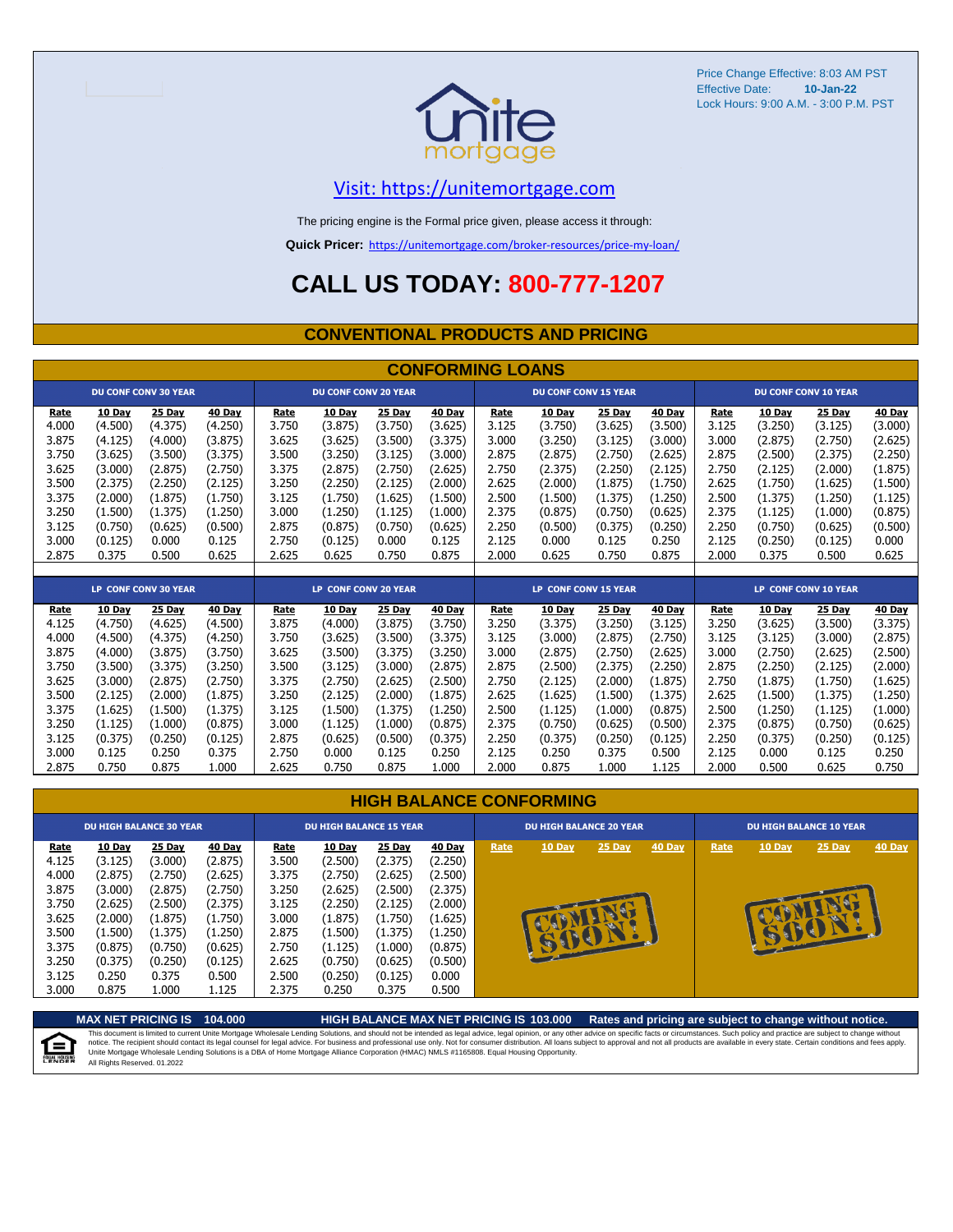

Price Change Effective: 8:03 AM PST Effective Date: **10-Jan-22** Lock Hours: 9:00 A.M. - 3:00 P.M. PST

#### [V](https://unitemortgage.com/)isit: https://unitemortgage.com

The pricing engine is the Formal price given, please access it through:

**Quick Pricer:** [https://un](https://unitemortgage.com/broker-resources/price-my-loan/)itemortgage.com/broker-resources/price-my-loan/

## **CALL US TODAY: 800-777-1207**

|             | <b>HOME AFFORDABLE PRODUCTS</b> |         |         |             |                                          |         |         |       |                                 |         |         |                                       |              |        |        |  |
|-------------|---------------------------------|---------|---------|-------------|------------------------------------------|---------|---------|-------|---------------------------------|---------|---------|---------------------------------------|--------------|--------|--------|--|
|             | <b>DU HOMEREADY 30 YEAR</b>     |         |         |             | <b>DU HOMEREADY HIGH BALANCE 30 YEAR</b> |         |         |       | <b>LP HOME POSSIBLE 30 YEAR</b> |         |         | LP HOME POSSIBLE HIGH BALANCE 30 YEAR |              |        |        |  |
| <u>Rate</u> | 10 Day                          | 25 Day  | 40 Day  | <u>Rate</u> | <b>10 Day</b>                            | 25 Day  | 40 Day  | Rate  | 10 Day                          | 25 Day  | 40 Day  | Rate                                  | 10 Day       | 25 Day | 40 Day |  |
| 4.125       | (4.625)                         | (4.500) | (4.375) | 4.125       | (3.375)                                  | (3.250) | (3.125) | 4.000 | (4.500)                         | (4.375) | (4.250) |                                       |              |        |        |  |
| 4.000       | (4.125)                         | (4.000) | (3.875) | 4.000       | (3.125)                                  | (3.000) | (2.875) | 3.875 | (4.000)                         | (3.875) | (3.750) |                                       |              |        |        |  |
| 3.875       | (3.625)                         | (3.500) | (3.375) | 3.875       | (2.750)                                  | (2.625) | (2.500) | 3.750 | (3.500)                         | (3.375) | (3.250) |                                       |              |        |        |  |
| 3.750       | (3.125)                         | (3.000) | (2.875) | 3.750       | (2.375)                                  | (2.250) | (2.125) | 3.625 | (2.875)                         | (2.750) | (2.625) |                                       |              | D      |        |  |
| 3.625       | (2.500)                         | (2.375) | (2.250) | 3.625       | (2.125)                                  | (2.000) | (1.875) | 3.500 | (2.125)                         | (2.000) | (1.875) |                                       |              |        |        |  |
| 3.500       | (2.000)                         | (1.875) | (1.750) | 3.500       | (1.750)                                  | (1.625) | (1.500) | 3.375 | (1.500)                         | (1.375) | (1.250) |                                       | <b>REGIS</b> | BO     |        |  |
| 3.375       | (1.500)                         | (1.375) | (1.250) | 3.375       | (1.125)                                  | (1.000) | (0.875) | 3.250 | (1.000)                         | (0.875) | (0.750) |                                       |              |        |        |  |
| 3.250       | (1.000)                         | (0.875) | (0.750) | 3.250       | (0.500)                                  | (0.375) | (0.250) | 3.125 | (0.375)                         | (0.250) | (0.125) |                                       |              |        |        |  |
| 3.125       | (0.250)                         | (0.125) | 0.000   | 3.125       | 0.125                                    | 0.250   | 0.375   | 3.000 | 0.250                           | 0.375   | 0.500   |                                       |              |        |        |  |
| 3.000       | 0.250                           | 0.375   | 0.500   | 3.000       | 0.625                                    | 0.750   | 0.875   | 2.875 | 0.875                           | 1.000   | 1.125   |                                       |              |        |        |  |

| <b>HOME READY AND HOMEPOSSIBLE CAP LIMITS</b>      |       |      |      |      |       |       |       |                                                                                                  |       |  |  |  |  |
|----------------------------------------------------|-------|------|------|------|-------|-------|-------|--------------------------------------------------------------------------------------------------|-------|--|--|--|--|
|                                                    |       |      |      |      |       |       |       | LTV <=60 60.01 - 65 65.01 - 70 70.01 - 75 75.01 - 80 80.01 - 85 85.01 - 90 90.01 - 95 95.01 - 97 |       |  |  |  |  |
| HomeReady/Home Possible FICO >=680 Adjustment Caps | .500  | .500 | .500 | .500 | 1.500 | 0.000 | 0.000 | 0.000                                                                                            | 0.000 |  |  |  |  |
| HomeReady/Home Possible FICO <680 Adjustment Caps  | 1.500 | .500 | .500 | .500 | .500  | .500  | .500  | .500                                                                                             | 1.500 |  |  |  |  |

E

MAX NET PRICING IS 103.000 Rates and pricing are subject to change without notice.<br>This document is limited to current Unite Mortgage Wholesale Lending Solutions, and should not be intended as legal advice, legal opinion, All Rights Reserved. 01.2022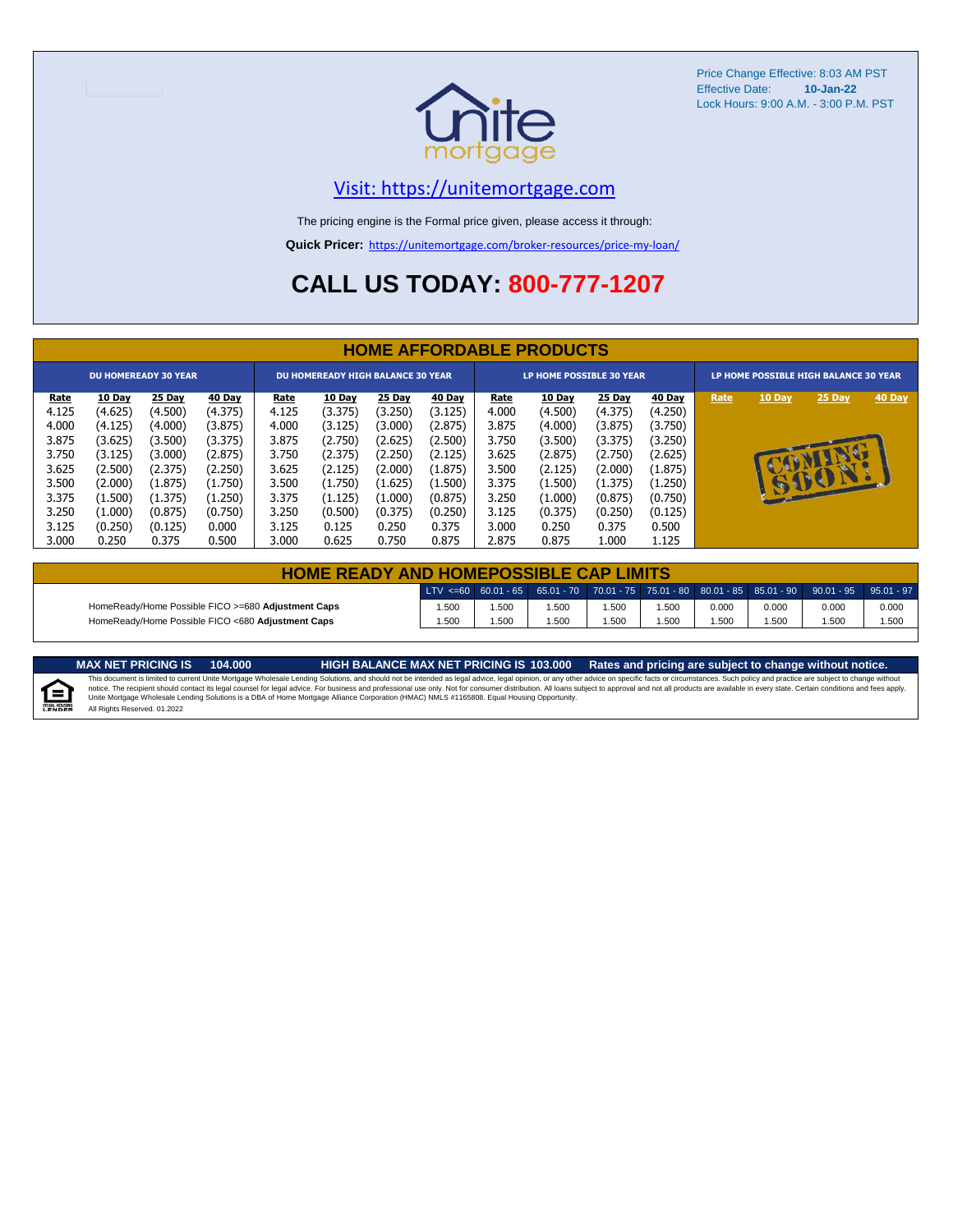

Price Change Effective: 8:03 AM PST Effective Date: **10-Jan-22** Lock Hours: 9:00 A.M. - 3:00 P.M. PST

#### [V](https://unitemortgage.com/)isit: https://unitemortgage.com

The pricing engine is the Formal price given, please access it through:

**Quick Pricer:** [https://un](https://unitemortgage.com/broker-resources/price-my-loan/)itemortgage.com/broker-resources/price-my-loan/

## **CALL US TODAY: 800-777-1207**

| <b>CONVENTIONAL PRICING ADJUSTMENTS</b>                               |                                                                                        |                                                   |                         |              |              |              |                    |              |                                                                                      |              |  |
|-----------------------------------------------------------------------|----------------------------------------------------------------------------------------|---------------------------------------------------|-------------------------|--------------|--------------|--------------|--------------------|--------------|--------------------------------------------------------------------------------------|--------------|--|
| Credit Score / LTV                                                    | Loan Terms > 15 years                                                                  | $LTV \le 60$                                      | $60.01 - 70$            | $70.01 - 75$ | $75.01 - 80$ | $80.01 - 85$ | $85.01 - 90$       | $90.01 - 95$ | $95.01 - 97$                                                                         | >97.00%      |  |
| $740+$                                                                |                                                                                        | 0.000                                             | 0.250                   | 0.250        | 0.500        | 0.250        | 0.250              | 0.250        | 0.750                                                                                | 0.750        |  |
| 720 - 739                                                             |                                                                                        | 0.000                                             | 0.250                   | 0.500        | 0.750        | 0.500        | 0.500              | 0.500        | 1.000                                                                                | 1.000        |  |
| 700 - 719                                                             |                                                                                        | 0.000                                             | 0.500                   | 1.000        | 1.250        | 1.000        | 1.000              | 1.000        | 1.500                                                                                | 1.500        |  |
| 680 - 699                                                             |                                                                                        | 0.000                                             | 0.500                   | 1.250        | 1.750        | 1.500        | 1.250              | 1.250        | 1.500                                                                                | 1.500        |  |
| 660 - 679                                                             |                                                                                        | 0.000                                             | 1.000                   | 2.250        | 2.750        | 2.750        | 2.250              | 2.250        | 2.250                                                                                | 2.250        |  |
| 640 - 659                                                             |                                                                                        | 0.500                                             | 1.250                   | 2.750        | 3.000        | 3.250        | 2.750              | 2.750        | 2.750                                                                                | 2.750        |  |
| 620-639                                                               |                                                                                        | 0.500                                             | 1.500                   | 3.000        | 3.000        | 3.250        | 3.250              | 3.250        | 3.500                                                                                | 3.500        |  |
|                                                                       | Cash Out (Ex. Student Loan Only) All Loan Terms. Cumulative with above adjust.         | $LTV \le 60$                                      | $60.01 - 70$            | $70.01 - 75$ | $75.01 - 80$ |              |                    |              |                                                                                      |              |  |
| $740+$                                                                |                                                                                        | 0.375                                             | 0.625                   | 0.625        | 0.875        |              |                    |              |                                                                                      |              |  |
| 720 - 739                                                             |                                                                                        | 0.375                                             | 1.000                   | 1.000        | 1.125        |              |                    |              |                                                                                      |              |  |
| 700 - 719                                                             |                                                                                        | 0.375                                             | 1.000                   | 1.000        | 1.125        |              |                    |              |                                                                                      |              |  |
| 680 - 699                                                             |                                                                                        | 0.375                                             | 1.125                   | 1.125        | 1.750        |              |                    |              |                                                                                      |              |  |
| 660 - 679                                                             |                                                                                        | 0.625                                             | 1.125                   | 1.125        | 1.875        |              |                    |              |                                                                                      |              |  |
| 640 - 659                                                             |                                                                                        | 0.625                                             | 1.625                   | 1.625        | 2.625        |              |                    |              |                                                                                      |              |  |
| 620 - 639                                                             |                                                                                        | 0.625                                             | 1.625                   | 1.625        | 3.125        |              |                    |              |                                                                                      |              |  |
| <b>Other Price Adjustments</b><br>All Loan Terms                      | Cumulative with above adjustments                                                      | $LTV \le 60$                                      | $60.01 - 65$            | $65.01 - 70$ | $70.01 - 75$ | $75.01 - 80$ | $80.01 - 85$       | $85.01 - 90$ | $90.01 - 95$                                                                         | $95.01 - 97$ |  |
| High Balance Purchase and R/T Refinance                               |                                                                                        | 0.250                                             | 0.250                   | 0.250        | 0.250        | 0.250        | 0.250              | 0.250        | 0.250                                                                                | <b>NA</b>    |  |
| High Balance Cash-Out Refinance                                       |                                                                                        | 1.000                                             | 1.000                   | 1.000        | 1.000        | 1.000        | <b>NA</b>          | <b>NA</b>    | <b>NA</b>                                                                            | <b>NA</b>    |  |
| High Balance ARMs (Adjustment Based on CLTV)                          |                                                                                        | 0.750                                             | 0.750                   | 0.750        | 0.750        | 1.500        | 1.500              | 1.500        | 1.500                                                                                | <b>NA</b>    |  |
| <b>ARMs</b>                                                           |                                                                                        | 0.000                                             | 0.000                   | 0.000        | 0.000        | 0.000        | 0.000              | 0.000        | 0.250                                                                                | <b>NA</b>    |  |
| HomeReady/Home Possible FICO >=680 Adjustment Caps                    |                                                                                        | 1.500                                             | 1.500                   | 1.500        | 1.500        | 1.500        | 0.000              | 0.000        | 0.000                                                                                | 0.000        |  |
| HomeReady/Home Possible FICO <680 Adjustment Caps                     |                                                                                        | 1.500                                             | 1.500                   | 1.500        | 1.500        | 1.500        | 1.500              | 1.500        | 1.500                                                                                | 1.500        |  |
| <b>Investment Properties</b>                                          |                                                                                        | 2.125                                             | 2.125                   | 2.125        | 2.125        | 3.375        | 4.125              | <b>NA</b>    | <b>NA</b>                                                                            | NA.          |  |
| Second Home                                                           |                                                                                        | 0.000                                             | 0.000                   | 0.000        | 0.000        | 0.000        | 0.000              | 0.250        | 5.000                                                                                | 5.000        |  |
| Manufactured home                                                     |                                                                                        | 0.500                                             | 0.500                   | 0.500        | 0.500        | 0.500        | 0.500              | 0.500        | 0.500                                                                                | 0.500        |  |
| 2-4 Unit Properties (3-4 unit max LTV is 75% (DU) and 80% (LP))       |                                                                                        | 1.000                                             | 1.000                   | 1.000        | 1.000        | 1.000        | 1.000              | <b>NA</b>    | <b>NA</b>                                                                            | NA.          |  |
| Condos - Loan Terms > 15Y (does not apply to Detached building types) |                                                                                        | 0.000                                             | 0.000                   | 0.000        | 0.000        | 0.750        | 0.750              | 0.750        | 0.750                                                                                | 0.750        |  |
|                                                                       | Escrow Waiver (LTV >80% not available in NM, LTV >90% does not apply to HB Nationwide) | 0.000                                             | 0.000                   | 0.000        | 0.000        | 0.000        | 0.000              | 0.000        | 0.000                                                                                | <b>NA</b>    |  |
| UW Waiver Fee (ALL LTV) - based on loan size                          |                                                                                        |                                                   |                         |              |              |              |                    |              |                                                                                      |              |  |
|                                                                       |                                                                                        |                                                   |                         |              |              |              |                    |              |                                                                                      |              |  |
|                                                                       | <b>ALL SUBORDINATE FINANCING</b>                                                       |                                                   |                         |              | $.375\%$     |              |                    |              |                                                                                      |              |  |
| <b>LTV Range</b>                                                      | <b>CLTV Range</b>                                                                      |                                                   | Credit Score < 720      |              |              |              | Credit Score > 720 |              |                                                                                      |              |  |
| ≤ 65.00%                                                              | $80.01\% - 95.00\%$                                                                    |                                                   | 0.500                   |              |              |              | 0.250              |              |                                                                                      |              |  |
| 65.01% - 75.00%                                                       | $80.01\% - 95.00\%$                                                                    |                                                   | 0.750                   |              |              |              | 0.500              |              |                                                                                      |              |  |
| 75.01% - 95.00%                                                       | $90.01\% - 95.00\%$                                                                    |                                                   | 1.000                   |              |              |              | 0.750              |              |                                                                                      |              |  |
| 75.01% - 90.00%                                                       | 76.01% - 90.00%                                                                        |                                                   | 1.000                   |              |              |              | 0.750              |              |                                                                                      |              |  |
| $$95.00\%$                                                            | 95.01% - 97.00%                                                                        |                                                   | 1.500                   |              |              |              | 1.500              |              |                                                                                      |              |  |
|                                                                       |                                                                                        |                                                   |                         |              |              |              |                    |              |                                                                                      |              |  |
|                                                                       | <b>LOCK EXTENSIONS - RELOCKS - OTHER CHANGES</b>                                       |                                                   |                         |              |              |              |                    |              |                                                                                      |              |  |
|                                                                       |                                                                                        |                                                   | <b>Lock Extensions:</b> |              |              |              |                    |              |                                                                                      |              |  |
| 1-4 days                                                              | .03/day                                                                                |                                                   |                         |              |              |              |                    |              |                                                                                      |              |  |
| 5 days                                                                | 0.125                                                                                  |                                                   |                         |              |              |              |                    |              | 10 Day Lock Expires:                                                                 | 01/20/22     |  |
| 7 days                                                                | 0.187                                                                                  |                                                   |                         |              |              |              |                    |              | 25 Day Lock Expires:                                                                 | 02/04/22     |  |
| 10 days                                                               | 0.250                                                                                  |                                                   |                         |              |              |              |                    |              | 40 Day Lock Expires:                                                                 | 02/19/22     |  |
| 15 days                                                               | 0.375                                                                                  |                                                   |                         |              |              |              |                    |              |                                                                                      |              |  |
| <b>Relocks:</b>                                                       | <b>Other Changes:</b>                                                                  |                                                   |                         |              |              |              |                    |              |                                                                                      |              |  |
| Worse Case pricing plus additional .250 hit                           | Loan Program                                                                           | Worse Case if moving into different delivery type |                         |              |              |              |                    |              |                                                                                      |              |  |
|                                                                       | Rate Change                                                                            | Not subject to worse case pricing                 |                         |              |              |              |                    |              | Locks expiring on a non business day are<br>good through the following business day. |              |  |

|                            |                              |         |                                                                                                                                                                                                                                                                                                                                                                                                                                                                                                                                                                                                                | APOR: | $15/20$ YR.: | 2.500% 1 YR CMT:   | 0.120% |
|----------------------------|------------------------------|---------|----------------------------------------------------------------------------------------------------------------------------------------------------------------------------------------------------------------------------------------------------------------------------------------------------------------------------------------------------------------------------------------------------------------------------------------------------------------------------------------------------------------------------------------------------------------------------------------------------------------|-------|--------------|--------------------|--------|
|                            | <b>MAX NET PRICING IS</b>    | 104.000 | Rates and prices are subject to change without notice.                                                                                                                                                                                                                                                                                                                                                                                                                                                                                                                                                         |       | $25/30$ YR.: | 2.960% 1 YR Libor: | 0.360% |
| ſ≘<br><b>EQUAL HOUSING</b> | All Rights Reserved, 01.2022 |         | This document is limited to current Unite Mortgage Wholesale Lending Solutions, and should not be intended as legal advice, legal opinion, or any other advice on specific facts or circumstances. Such policy and practice ar<br>notice. The recipient should contact its legal counsel for legal advice. For business and professional use only. Not for consumer distribution. All loans subject to approval and not all products are available in every stat<br>Unite Mortgage Wholesale Lending Solutions is a DBA of Home Mortgage Alliance Corporation (HMAC) NMLS #1165808. Equal Housing Opportunity. |       |              |                    |        |